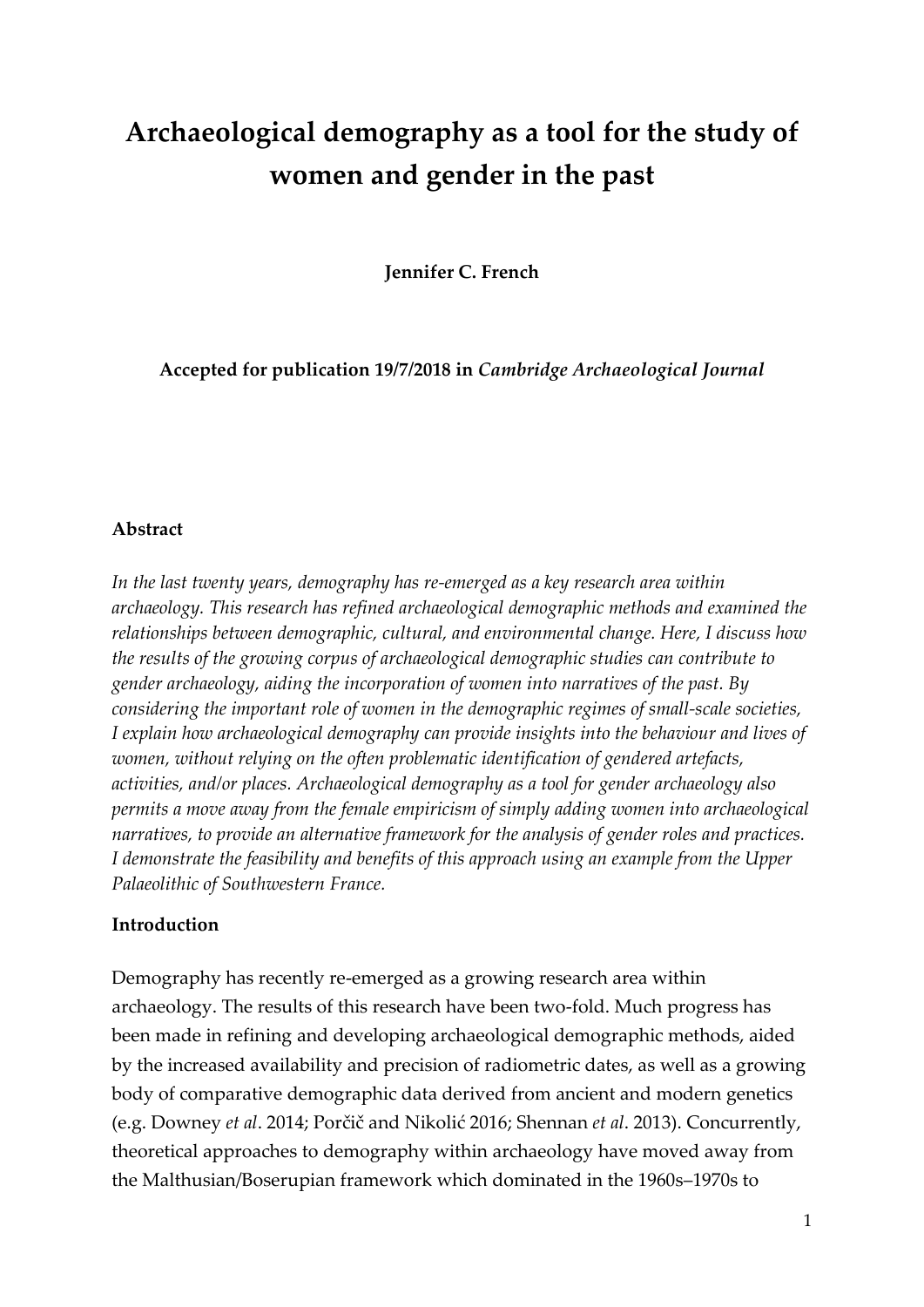incorporate cultural evolutionary approaches, in which demography― through its impact on social learning, the retention of cultural traits, and the rate of new innovations― is a key variable in processes of social and artefactual change (e.g. Henrich 2004; Powell *et al.* 2009; Shennan 2002). Demography is so important to current archaeological research agendas that in a recent article outlining the 25 most pressing "grand challenges" for the discipline in the 21st century, six had a demographic basis, ranging from the need to understand the evolution of social group sizes to the demographic processes that drive urbanism (Kintigh *et al.* 2014).

While the relationship between demographic and socio-cultural change is high on many research agendas, less attention has been paid to the causes of demographic change in the past. Furthermore, where these have been considered, the focus has been on broad climatic and environmental variables, rather than social factors and individual behaviours (Hull 2011). This is unsurprising, given the coarse-grained nature of much archaeological demographic data, and the emphasis on long-term demographic trends. However, a result of this is that archaeologists (myself included) have largely overlooked one key element of their research: the importance of women to the demographic regimes of small-scale societies, and how, as a result, archaeological demography is intrinsically concerned with women. Using demographic principles as a starting point, in this paper, I discuss how archaeological demographic studies can serve as a means of rectifying the often implicit androcentric biases in archaeological interpretation, and be used as a tool for the study of gender in the past― defined here as "the expression of social practices and beliefs about sexual difference" (Gilchrist 1999: x). My focus will be on prehistory, although the principles discussed are not specific to any time period or region. The overall aims of this paper are to provide the theoretical and biological background to the relevance of archaeological demography to gender archaeology, to outline how gender archaeology practitioners can engage with the results of archaeological demographic research, and to explain what is gained from this engagement.

#### **Women's role in the demography of small-scale societies**

The starting point for the use of archaeological demography as a tool for gender archaeology is understanding both the basis of demography, and the different demographic roles, and relative demographic importance, of men and women.

All demographic change ultimately results from variation in one or more of the three processes of fertility, mortality, and migration. For example, populations can change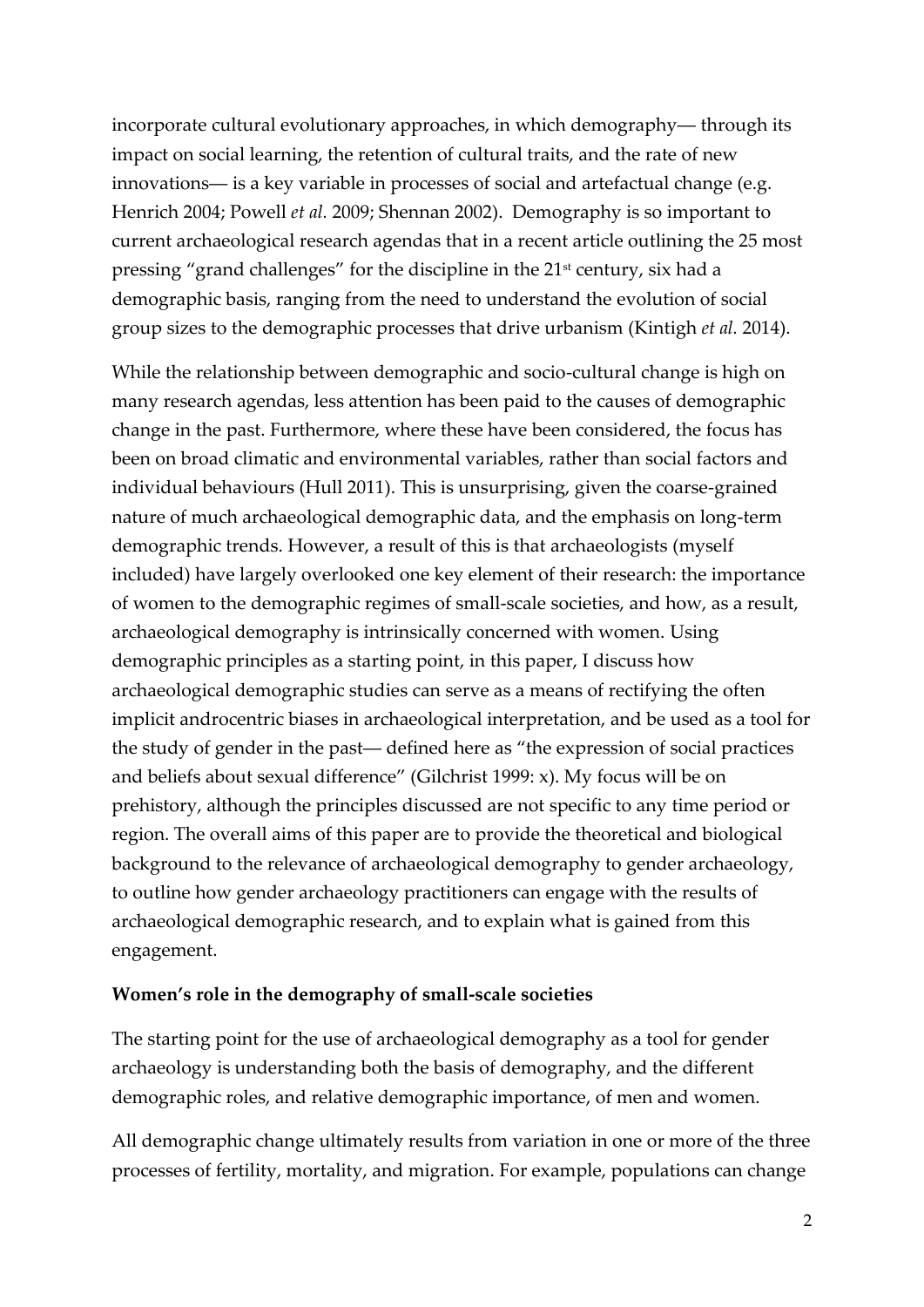in size only if there is an imbalance between the number of births (fertility) and the number of deaths (mortality) (this is termed "natural increase") and/or between the number of people moving in to the population and the number of people moving out (this is termed "net migration"). While the physical movement of people is an important demographic variable, in the relatively small and closed populations typical of much of the past, long-term variation (i.e. over multiple human generations) in rates of natural increase, rather than in net migration, would have been the primary cause of changes in overall population size (Hinde 2002:33).

**T**he number and relative frequencies of births and deaths drive population change but not all births and deaths have an equal impact. This is because men and women participate differently in demographic regimes and some members of a population are more important demographically than others. The effects of these are particularly pronounced in small-scale natural fertility populations ("natural fertility" refers to the absence of both modern contraceptives and adjustments to reproductive behaviour in view of a target family size: Wood 1990: 212-13). This concept is best explained with an example: compare the demographic impact on a small-scale, natural fertility population of the death of a 60-year-old man, and the death of a woman in her 20s. The death of the 60-year-old man would directly subtract one member from the population, and may adversely affect the lives (including the continued survival) of any dependents for whom he is responsible or provides. He is unlikely to have any more children, although it remains a possibility. Overall, this death would have very little effect on the size of a small population, and is unlikely to have any long-term repercussions. In contrast, the death of the woman in her 20s would have a much more sustained impact. In extant small-scale societies, most women in their 20s have at least one child. If that child were still being breastfed, it would almost certainly die with its mother, and even the survival of older children can be at risk. In this case, the death has directly subtracted multiple members from the population. In addition, as the woman is only in her 20s, and is biologically able to have children for up to 20 more years, the population has also lost any subsequent children she was very likely to have, as well as the potential future children of any of her earlier children who did not survive into adulthood; her death thus having indirect effects with long-term implications for the population.

An excellent example of the contrast between the importance of men and women can be seen in the demographic consequences of raids and warfare in small-scale societies. Simulations based on demographic data from Hadza hunter-gatherers in Tanzania show rapid population decreases if only 10% of the women aged 15-45 are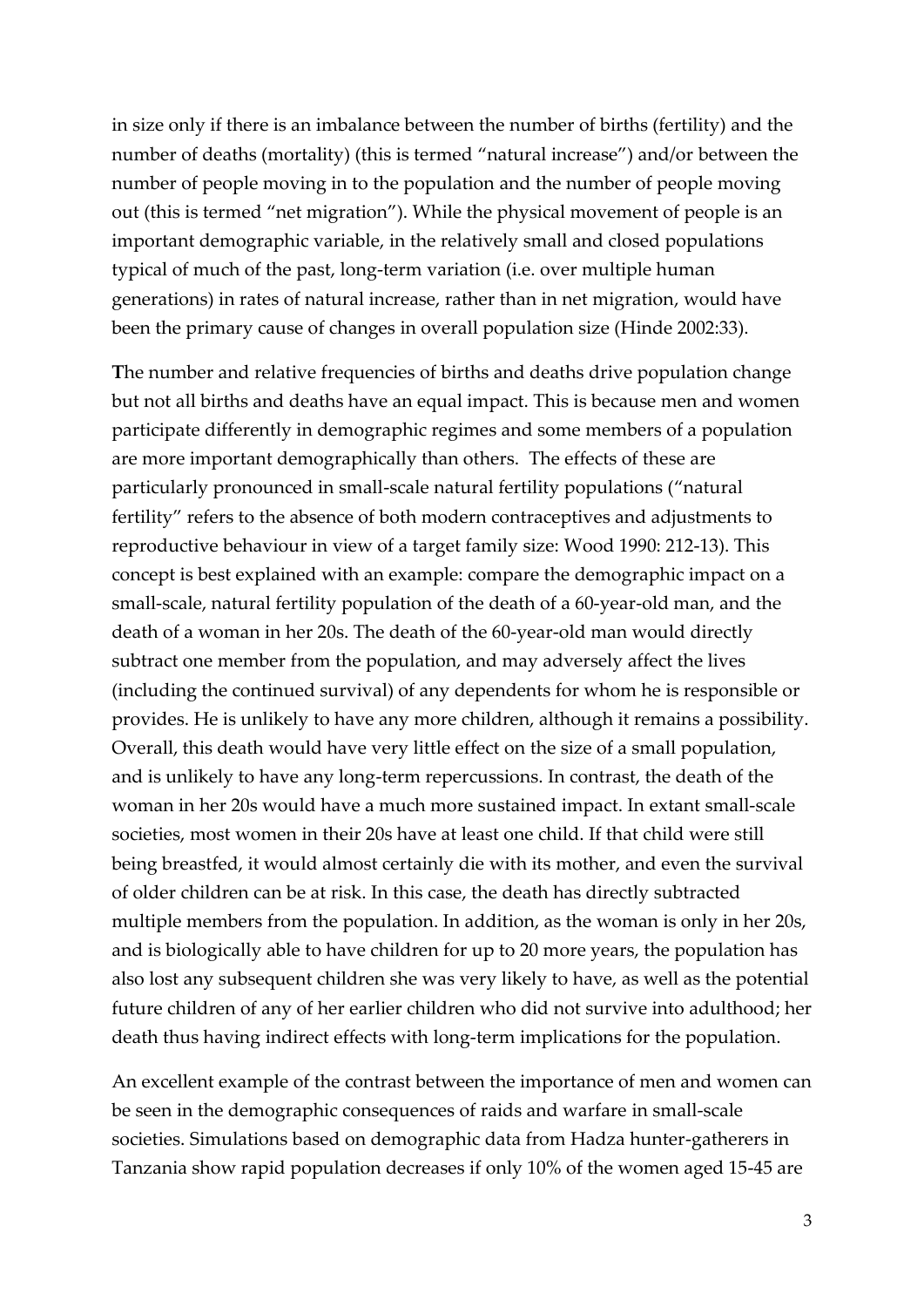removed (taken away or killed) from the population every year. Occasional raids once a decade which remove 22% of women and children are sufficient to render the population stationary. In contrast, the loss of only men has little direct effect (Blurton Jones 2016: 221-223). In short, in determining population size and growth, female fertility and mortality, along with the mortality of infants and children, are the key factors, with the fertility and mortality of men playing a much lesser role. Women are the drivers of population change, and their behaviour and other aspects of their lives are important determinants of both their fertility and infant and child mortality.

While the scenarios outlined above derive from studies of extant small-scale societies, these principles apply equally to past populations. This is because of the uniformitarian nature of demography (Howell 1976). At least as far as a common biology is shared (i.e. for all *Homo sapiens* populations) we can assume that the basic processes relating to fertility and mortality are similar, that they respond to variations in the social and natural environment in the same way, and that these similarities act as constraints and impose limits on demographic behaviours. Recognition of the central role of women to demographic change provides the basis for the relevance of archaeological demography to gender archaeology.

#### **Gender, sex, and reproduction in archaeological theory**

The field of gender archaeology initially grew out of the recognition of the implicit (if not necessarily always explicit) absence of women from much archaeological interpretation and representation (Conkey and Spector 1984). Over 30 years later, this continues to be the case in many areas of archaeological research, particularly in early prehistory (Bolger 2006, 2013; Conkey 2013). This absence can be explained through the twin issues of the perceived invisibility and the unimportance of women.

The issue of visibility refers to the long-standing default position that the archaeological record is the product of men and is formed primarily as a result of male behaviours (Conkey and Gero 1997). While the presence of men is assumed, in contrast, women must be proven as active contributors to life in the past (e.g. Fleming 2006:275). The search for the 'proof' of women relies on the gender attribution of artefacts and activities, the burial record (i.e. grave goods associated with clearly sexed individuals) or perceived limitations which restrict possible roles and social behaviours (Brumfiel 2006: 37-43). The behaviours attributed to women in many archaeological contexts contribute to the pattern of invisible women with 'female activities' largely restricted to domestic settings, and 'female artefacts'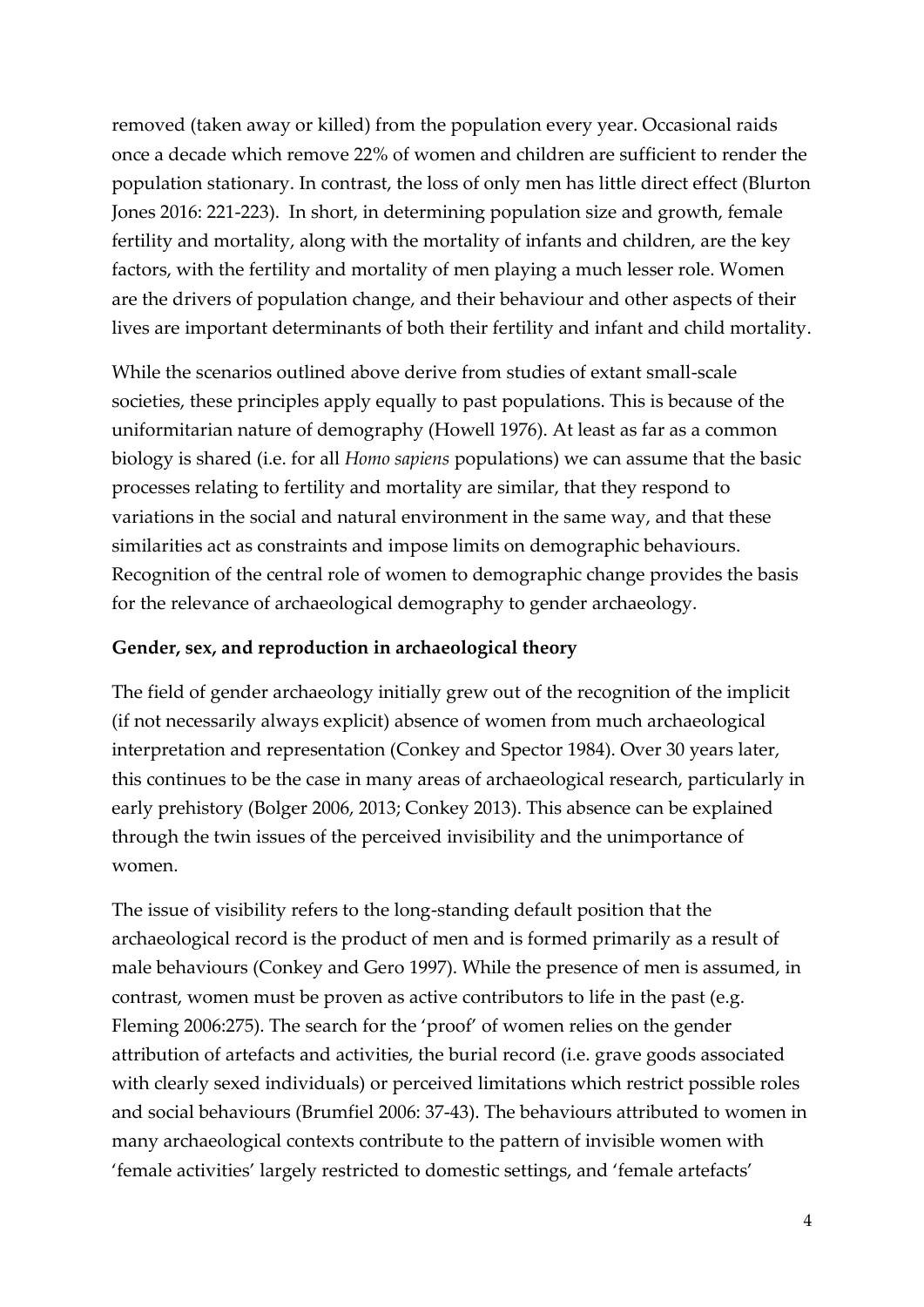predominantly manufactured from soft materials which leave fewer archaeological traces (Owen 2005: 36-37). In addition, the types of artefacts and activities attributed to women are frequently considered unimportant compared to those which by default are classified as male. For example, when women are acknowledged as possible manufacturers of lithic artefacts, they are often limited to expedient, unskilled technologies rather than the highly-skilled technologies that result in formal retouched tools (Arthur 2010; Finlay 2013; Gero 1991).

There are many problems with gendering activities and artefacts, including the ethnocentric assumptions on which such attributions are often based (Dobres 2004). In particular, these attributions lend themselves to a 'natural' or essentialist perspective on gender roles in the past, emphasising the supposed universality of gender traits (Conkey and Spector 1984). If women's roles are seen to be difficult to reconstruct, unimportant, restricted by biology, and broadly static both chronologically and geographically, they cannot―unlike men― be viewed as productive agents in the archaeological, responsible for the material we excavate and for the changes and developments in past societies (Wylie 1991:34). Nevertheless, such attributions continue to be made. Archaeological demography as a tool for the study of women and gender in the past obviates many of these problems. Nonetheless, using demographic principles as a framework for incorporating women into archaeological interpretations requires caveats, particularly regarding how this approach aligns with gender theory both in archaeology and allied disciplines.

Firstly, the implicit focus is on women's reproductive role; an approach which appears at odds with most research in gender archaeology. The focus on physiological differences between men and women, and the prominence accorded to women's role in childbirth and childrearing are hallmarks of earlier androcentric studies (Conkey and Spector 1984; Joyce 2008: 8-10). Differences in biology and reproductive roles were used to justify interpretations of the past in which men were active social agents and women were passive biological agents. This position is implicit in the few studies which exist on fertility in prehistoric societies, which use women's demographic roles either to focus on men's control over women or set up a dichotomy between the 'dependent female' and 'provisioning male' (e.g. Bentley 1996; Mussi 2007). However, regardless of its misuse in earlier androcentric studies, reproduction is an important and unavoidable part of the lives of women in natural fertility populations, and, on this basis alone, should not be neglected (Whitehouse 2007:34-36).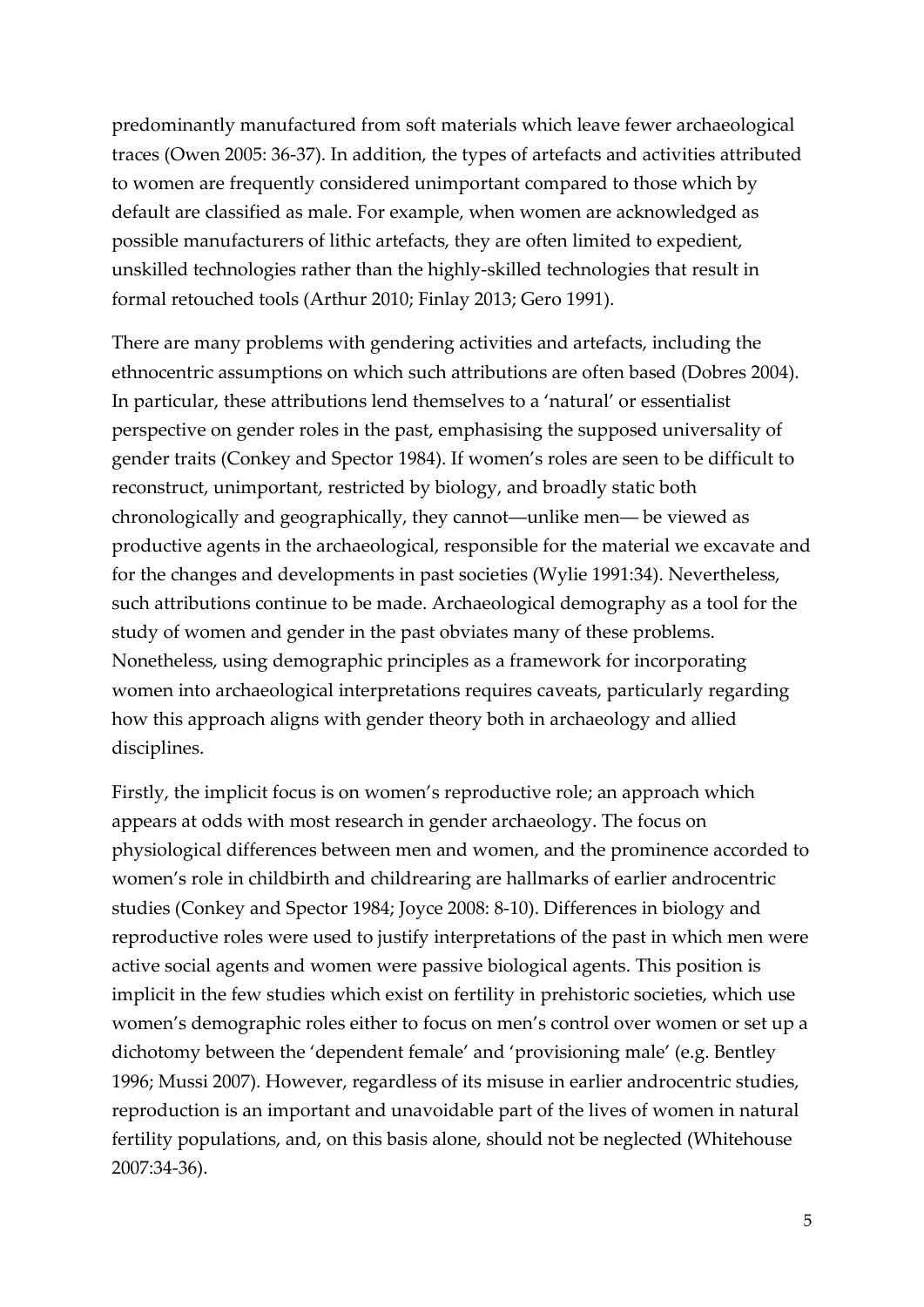Secondly, the use of demographic data, in common with other forms of archaeological data which have a biological basis (e.g. osteological contexts), is particularly susceptible to the "binary binds" (Ghisleni *et al*. 2016) of interpretation typical of second-wave gender research. There are two binaries: one that stems from the notion that there are only two sexes (male/female), and one from a nature/culture distinction between 'sex' and 'gender', with sex being a biological certainty and gender a cultural construction. These two binaries converge on a two-sex, twogender model (Joyce 2008:18) in which sex becomes a proxy for gender. More recent third-wave research has criticised both binaries, arguing against their heteronormative assumptions and static views of gender. Indeed, much third-wave gender research in archaeology and allied disciplines is explicitly concerned with moving beyond these binaries, emphasising the fluidity of gender, sex and gender as a continuum of possibilities, and taking an increasingly intersectional view of gender in which the role of factors such as age, sexuality, and social class in constructing identity are also considered (Aimers and Rutecki 2016; Ghiselni *et al.* 2016; Geller 2009; Stratton 2016). As part of this plurality, there has been a clear move away from a focus on the study of women, to the study of men, women, and multiple genders (Bolger 2013).

Without ignoring both these theoretical advances and their legitimate criticisms of a simplified approach to the study of women and gender in the past, a case can still be made for a focus on women's roles, as well as adherence to the binaries of secondwave approaches, providing we are cognizant of their limitations. While there is a growing consensus among gender archaeologists that we have moved beyond the issue of the visibility of women in archaeological interpretations (e.g. Bolger 2013: 8- 9; Joyce 2008:114), I am less convinced that this can be said of all periods, particularly early prehistory (see discussion below).

It is important to remember that the study of women is not the same as the study of gender (Whitehouse 2007). While the demographic approach advocated here is primarily concerned with the archaeological visibility of women and the importance of women to demographic processes, this does not mean that any demographic study, archaeological or otherwise, automatically informs on gender on a societal level (Riley 1998, 1999). However, gender can be examined from demographic studies. Many features of women's lives are affected by wider societal gender ideas and practices, including their rights, employment, and well-being; factors which have clear import to demographic variables, including fertility and mortality (Riley 2005). Similarly, while a demographic approach takes fertility as its starting point, it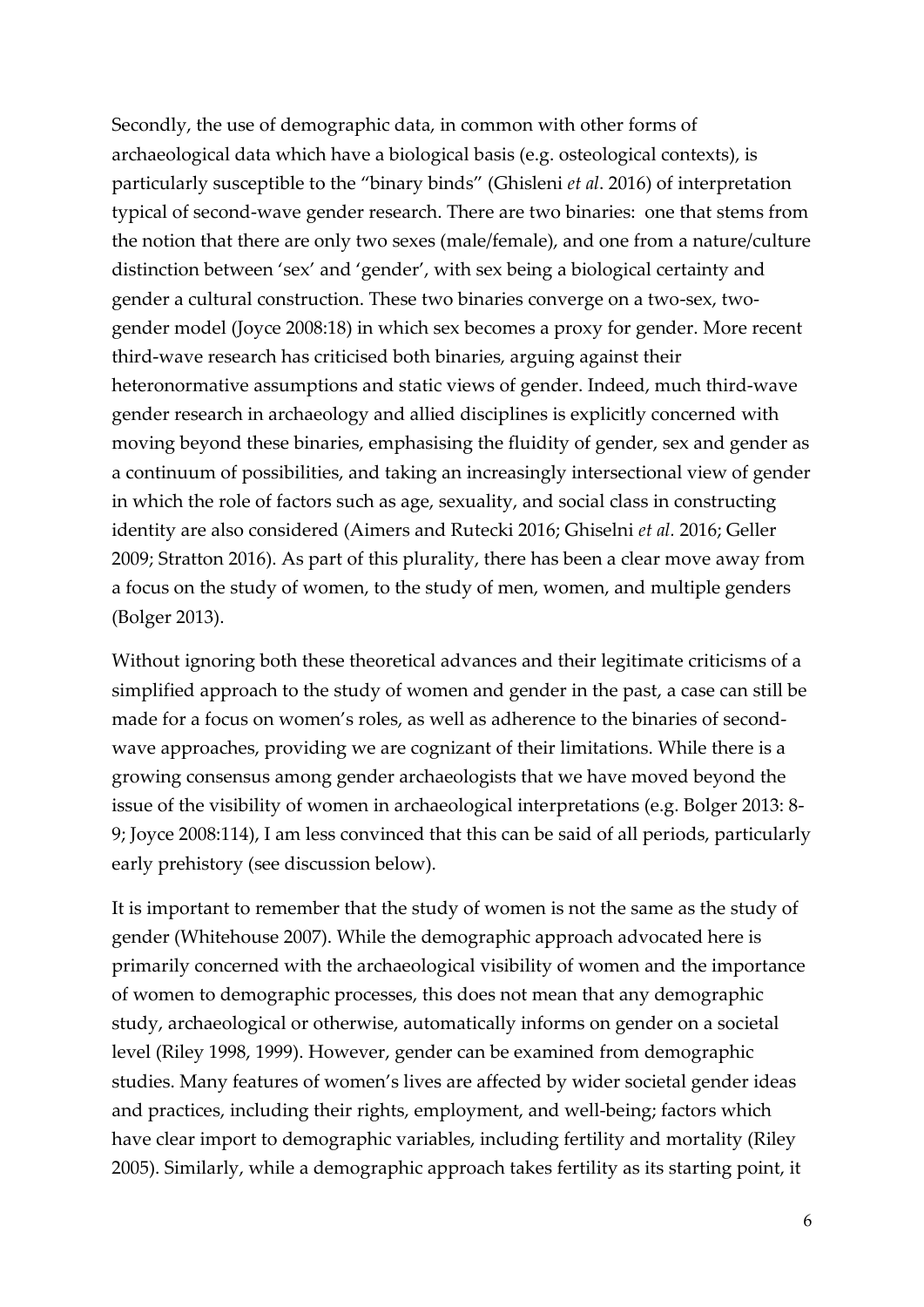does not restrict the study of women behaviours and actions to their biological choices, nor only offer insight into women as a biological category: both biology and culture are integral to demographic processes (Roth 2004; Sear *et al.* 2016).

The primary limitation of this approach is its propagation of a binary two-sex, twogender model which may not necessarily reflect the full remit of gender relations in all past societies, and which furthermore, presents a limited view of 'women' as those who are fertile and of childbearing age. Nonetheless, I do not argue that gender is limited to these two categories, or that biological sex is always an accurate proxy for gender; just that male and female reproductive roles are generally recognised within gender systems in some way. It is my contention that these caveats are outweighed by the methodological approach to gender archaeology which this demographic framework provides; a useful addition to a field characterised by long-standing tensions between a growing body of theory and a limited methodological tool kit (Hill 1998).

## **A framework for inferring women and gender from archaeological demographic studies**

Archaeological demography uses proxies including summed probability distributions of 14C dates [SPDRD], settlement sizes, and numbers of archaeological sites, to document long-term chronological and geographical trends in relative population size, density, and growth (Chamberlain 2006; for an example see Figure 2, this paper) 1 . As women are the drivers of population change in small-scale societies it follows that the long-term patterns we see in archaeological demographic studies are documenting changes in the demographic behaviour of women. Taking this one step further, these patterns can also be viewed as records of shifts in gender and social relations which are either a cause or consequence of these demographic changes. In this sense, demographic patterns *become* an archaeologically-visible material aspect of women's behaviour and of gender in the past.

The key difficulty is reconciling the chronological scales of individual human behaviour and long-term trends. The fundamental time-scale of population dynamics is generational (20-30 years) which is impossible to document with the chronological resolution offered by the archaeological record. In addition, information about the specific processes of fertility, mortality, and migration is lacking. However, knowing the exact rates of change in these demographic variables is less important than recognising the directionality and the magnitude of the changes which the uniformitarian nature of demography tells us must lie behind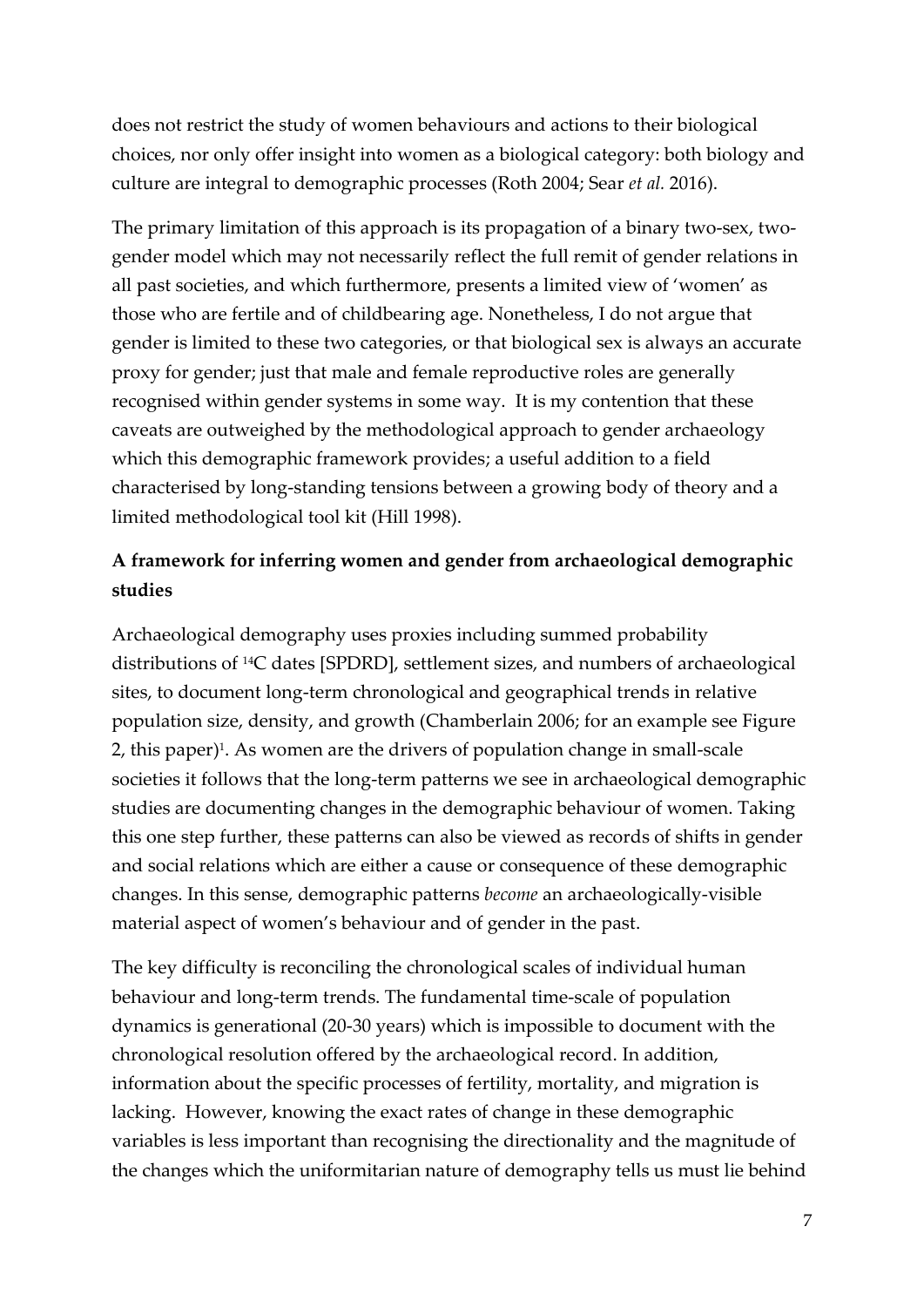long-term population growth and size patterns. We can infer change in women's social and demographic behaviours from patterns of collective population change. To do this we need to understand the relationships between women's behaviour and variation in the most important demographic variables: fertility and infant and child mortality.

Demographic studies of contemporary small-scale natural fertility populations provide an excellent database for understanding these relationships. Underpinning many of these studies is the importance of women's energetics to patterns of fertility and infant mortality. Among contemporary small-scale populations, women's energetics is studied largely within the paradigm of human behavioural ecology (specifically evolutionary demography and life history theory), often focusing on the (conscious or unconscious) ways in which women adjust their behaviour to maximise their reproductive success ('fitness')<sup>2</sup> (e.g. Blurton Jones 2016; Hill and Hurtado 1996). Here, I am less concerned with the notion of fitness-increasing behaviour, or whether any choices were intentional or not. Rather, I wish to draw attention to the interplay between biology, the social and demographic behaviour of women, and population outcomes.

#### *Women's energy, behaviour, and demographic outcomes*

The starting point of this interplay is understanding how women's energy influences fertility and juvenile mortality in natural fertility populations. The basic principle is that reproduction is energetically expensive and places strong energetic demands on a woman, both to support the pregnancy, and then to support the subsequent lactation required to feed the child (Butte and King 2005). In essence, while a woman is pregnant and breastfeeding, she is "metabolizing for two" (i.e. for both herself and the foetus, and then, following the birth, the child: Ellison 2001:94). Each successful pregnancy requires an estimated additional 50,000 calories above normal metabolic requirements, with breastfeeding alone requiring an additional 500-1000 calories of energy per day (Frisch 2002:8-9). In natural fertility populations, the energetic constraints of having a child can be severe: among the Ju/'hoansi (!Kung) of Botswana, fertile women are likely to be either pregnant or lactating at almost all times during their childbearing years (Howell 2010:38). In short, energy plays a key role in a woman's reproductive function (see Ellison 2001 for an account of the exact physiological and hormonal mechanisms behind this) and reproductive function responds (within limits) to conditions of the social and natural environment (Jasienka 2003)<sup>3</sup>. The relationship between women's energy and reproductive function impacts fertility by affecting the probability of a pregnancy occurring (the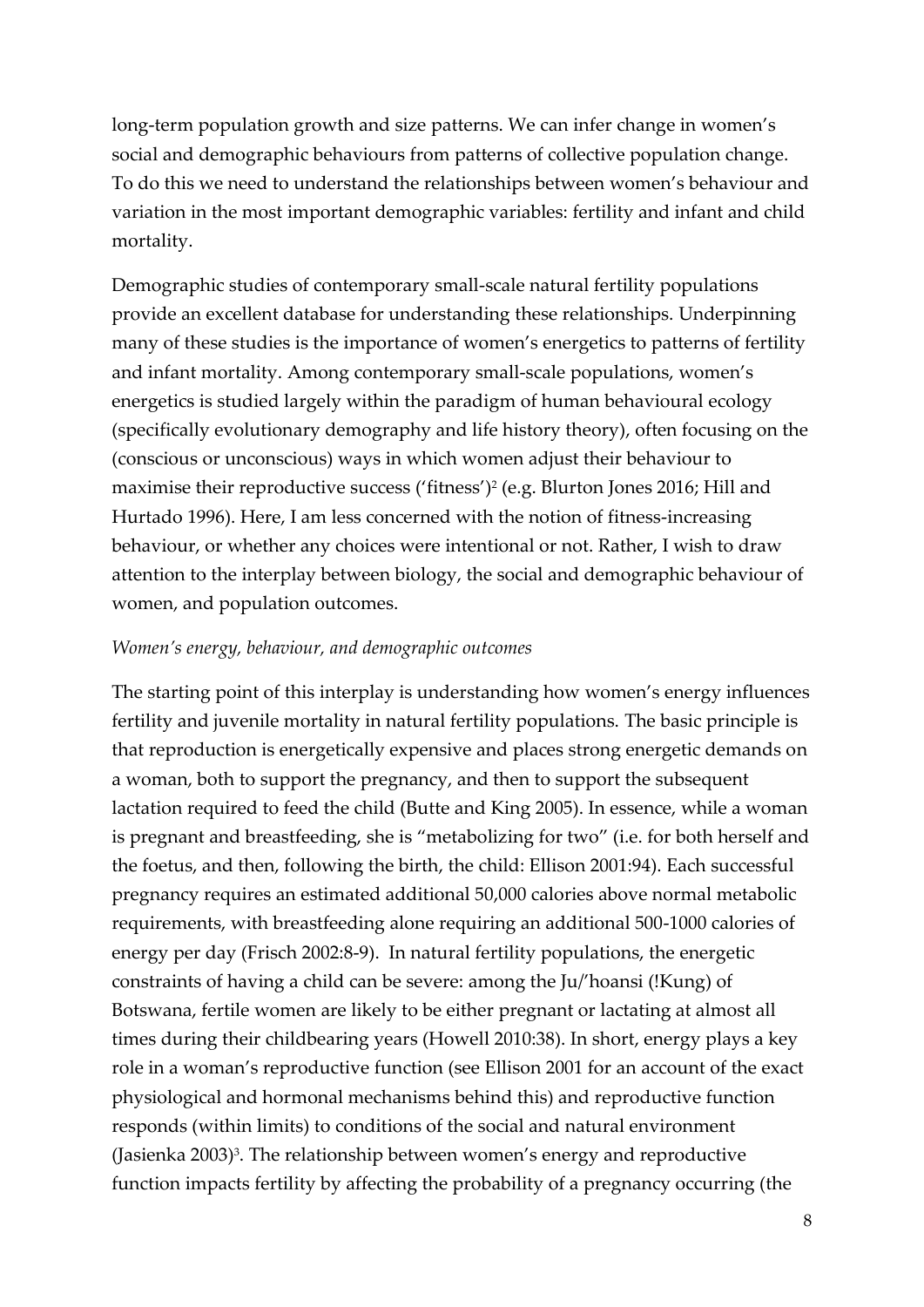rate of conception), and the time between successive pregnancies (through its effect on the length of the period of lactational amenorrhea or temporary infertility due to breastfeeding), and impacts infant mortality by influencing infant birth weight.

This allows us to make some simplified predictions about the relationships between energy intake, energy expenditure, and fertility and infant/child mortality in natural fertility populations (Figure 1). Higher levels of energy expenditure of women should correlate with lower fertility and reductions in energy expenditure with higher fertility. Data from recent hunter-gatherer populations support this correlation, when energy expenditure is measured both in terms of residential mobility, and activity or workload levels (e.g. Binford and Chasko 1976; Marlowe 2001; Pennington 2001; Page *et al.* 2016; Roth 1985 cf. Early and Headland 1998). Similarly, increased energy input should correlate with increased fertility and decreased energy input with decreased fertility. Several studies of foragers support this link using resource abundance measures, including environmental data and women's body weight<sup>4</sup>, as proxies for energy input (e.g. Blurton Jones 2016:121 [but see *ibid:* 329]; Helle and Helama 2007; Hill and Hurtado 1996:348; Marlowe 2001; Page *et al.* 2016). However, the relative importance of energy expenditure and input to fertility can be difficult to untangle: for example, the low fertility rate of the Ju/'hoansi (in comparison with other natural fertility populations) has been attributed to both women's workload constraints (Bentley 1985; Blurton Jones 1987; Hames and Draper 2004) and limited calorie intake (Howell 1979: Chapter 10; Wilmsen 1982).

#### **[Figure 1 here]**

While the relationship between women's energy and infant mortality is a product of overall energy balance, it is most often examined with regard to the effect of maternal diet and nutrition. As a rule, underweight or energy-deprived mothers have babies born at lower birth weights (Frisch 1994:115). Worldwide, low birth weight is a major predictor of infant mortality (United Nations Children's Fund and World Health Organisation 2004). Low birth weights are also more common among pre-term infants (babies born before 37 weeks of pregnancy); a factor which is also linked to low energy availability (Ellison 2003:346; see also Dunsworth *et al.* 2012). A good example of this connection between maternal and child health is seen among the Pumé of Venezuela. Here, infant mortality rates of the Savannah (huntergatherer) Pumé and the river (horticultural) Pumé were significantly different (rates of 346 and 132 per 1000 live births respectively), despite similar access to modern medical care (Kramer and Greaves 2007). The researchers attribute the reduced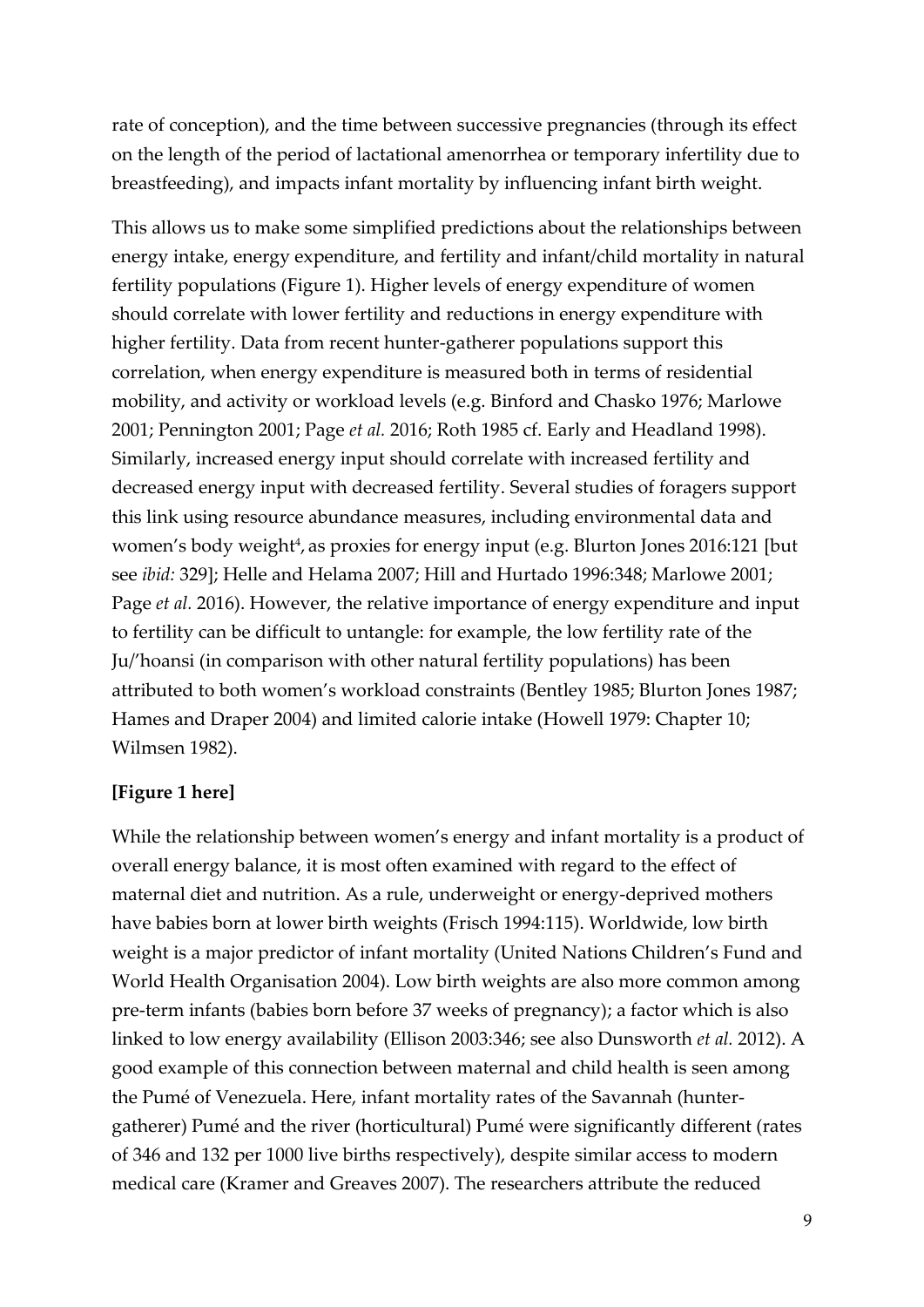infant mortality rate of the river Pumé to the effect of greater overall maternal body mass and lack of periods of nutritional stress and weight loss, caused by a more reliable food supply.

In sum, the relationship between women's energy and reproduction affects three key biological processes that influence fertility and infant mortality, and ultimately population growth and size. While the mechanisms through which the relationships between women's energy, fertility, and infant mortality operate are primarily physiological, we should not underestimate the role of behaviour and culture. Sear *et al.* (2016) provide an excellent summary of this balance between behaviour and biology in their discussion of the decisions which affect how many children a woman has (total fertility). While sufficient energy reserves are required for a woman to successfully have a child, total fertility is the product of both her physiological condition and multiple interrelated decisions. Assuming a woman is both biologically able to and wishes to have children, these decisions include: when to have the first child, when to stop having children, the ideal gap between children, when to partner and with whom, and whether to break-off a partnership (and possibly to re-partner). Furthermore, these decisions do not occur in a vacuum but are influenced by factors such as social norms surrounding reproduction and family structure, as well as more individual factors such as upbringing and behaviour of friends and family. Certain behavioural decisions (for example, whether or not to have children and when) admittedly represent less distinct choices in natural fertility societies than they do when effective contraception is available. Nonetheless, even in natural fertility societies, women are constrained by biology in their demographic choices, not controlled by it. Both biology and culture are crucial to demography and we cannot explain or analyse demographic data without taking both into account (Roth 2004).

Crucially, even while women's energy is demographically important due to its physiological effects, the relevant mechanisms are responsive to behaviours which affect both energy intake and expenditure (Dufour and Sauther 2002). The quantity and quality of available food resources (energy intake) and the mobility and workload patterns (energy expenditure) of women are both constrained and influenced by their social and physical environment. As discussed above, these environments, in turn, affect women's behaviours and decisions which further influence the number of children women have, and the survival rate of these children. Table 1 provides examples of cultural factors which influence women's energy availability and resultant fertility/infant mortality.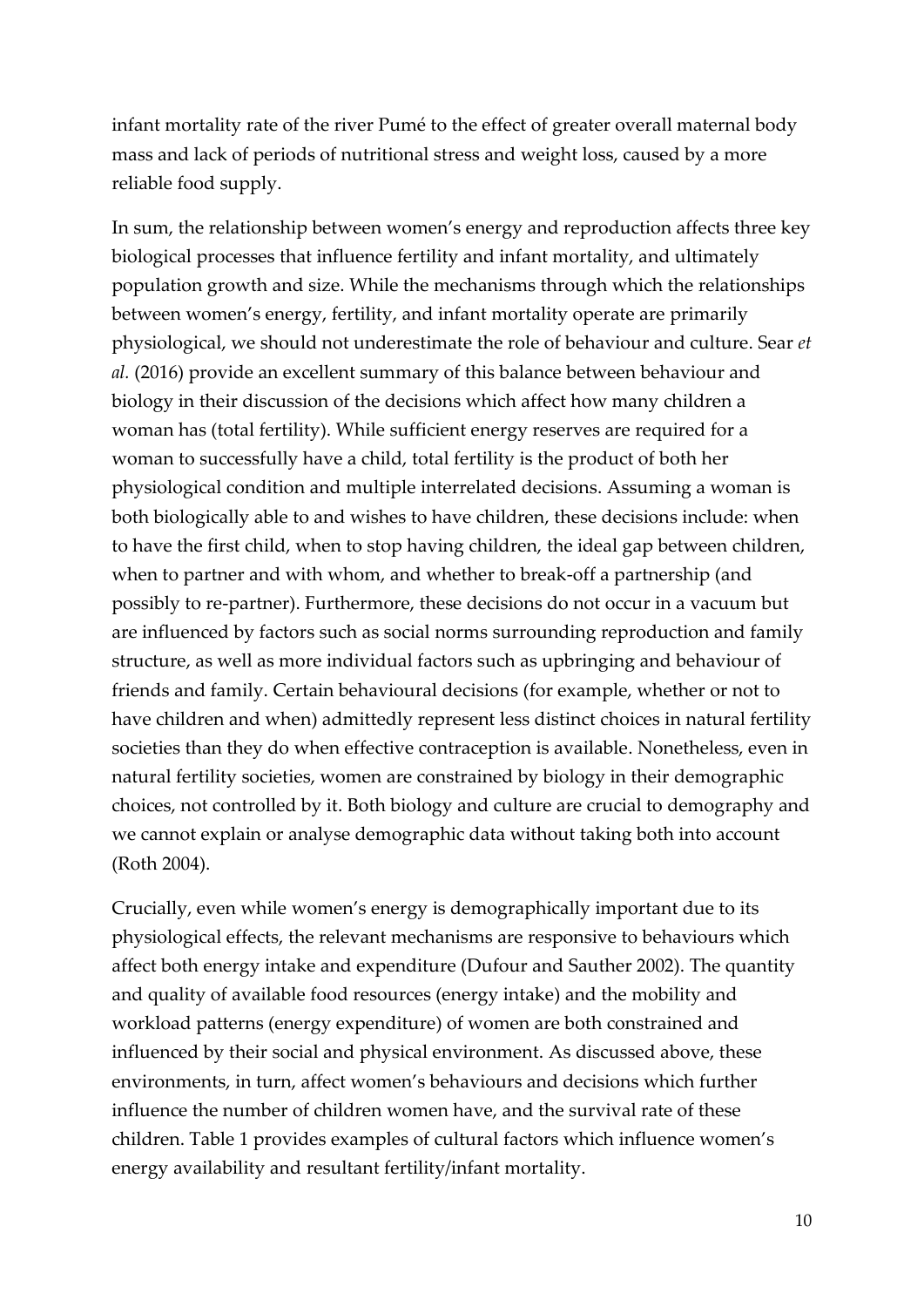These cultural factors can often combine with physiology to intensify directional demographic changes. A good example of this is Kramer and McMillan's (2006) study of longitudinal fertility changes among the Xculoc Maya, a group of subsistence maize farmers from the Yucatan peninsula. The introduction of a waterpump and mill in the 1970s increased women's labour efficiency reducing the time spent in economic activities, and as result, reducing energy expenditure. The Xculoc Maya women chose to reallocate their new-found spare time to less strenuous leisure activities, resulting in further reductions in energy expenditure. Concurrently, the introduction of this labour-saving technology reduced the importance of the economic contribution of women. This, in turn, led to women being encouraged to leave home and marry at a younger age. The combination of these physiological and cultural changes led to a drop in the average age of first birth; a common predictor of overall total fertility in natural fertility populations. This was indeed the case among the Xculoc women, where following this first early birth, the effect of these cultural and technological changes was an increased probability of conception at all ages, and higher overall completed fertility (number of children).

#### **[Table 1 here]**

This example also serves to remind us that cultural and societal norms affect many of the variables listed in Table 1, determining such factors as who performs which tasks, how living arrangements are structured, and who gains access to critical dietary resources. It is here where gender becomes important. Many features of the social environment are gendered, and their examination is not linked to the exclusive study of women, but also the interaction and relationships between different groups. Spielmann (1989), for example, highlights how social food taboos on women at key reproductive stages (e.g. menarche, pregnancy) as well as differential access to food resources between women and men in multiple huntergatherer societies, contributes to nutritional stress among women, with knock-on effects for fertility and infant mortality. Marlowe's (2001) study of hunter-gatherers showed that increased male provisioning to diet increased overall female fertility either through allowing for earlier weaning of children, or through permitting women to spend less energy by reducing their overall foraging workload. Shennan (2002: Chapter 7) has suggested that this relationship would likely influence the choice of partners by women in small-scale societies; we could hypothesise that if this were the case, this would lead to or further entrenched gendered divisions of labour or food getting tasks in a sort of feedback loop.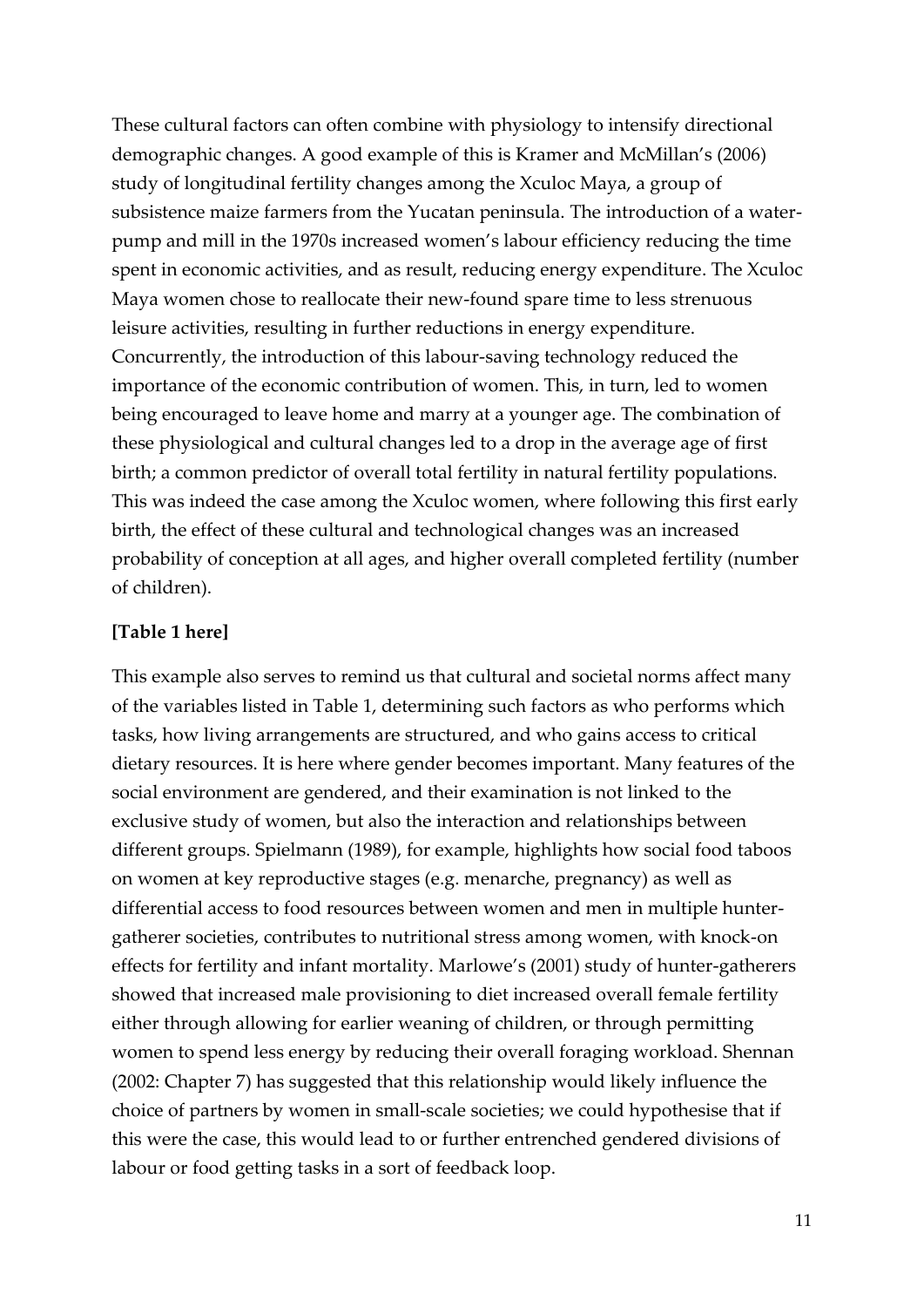The extent to which energetics explains any demographic patterns depends on the importance of this constraint on the local population. Specific social practices, such as the frequency and duration of marriage and the availability of suitable marriage partners, explain much fertility variation among modern-day contracepting societies (Sear *et al*. 2016:5), and are also key considerations in ethnographic natural fertility societies (e.g. Panter-Brick 1997:235). However, based on comparisons with recent populations, it seems safe to assume that energetics played a fundamental demographic role in the past (e.g. Kelly 2013: 213), and that women were aware of the connection between their energetic status and reproductive outcomes**.** Furthermore, from an archaeological perspective, a focus on energetics has the additional advantage that many of the associated behaviours, such as mobility and diet, are directly inferable from the archaeological record.

#### **Application to archaeological contexts**

The relationships between women's energy and fertility (and to a lesser extent, infant and child mortality) have been fundamental in archaeological explanations of demographic change associated with the transition from hunting and gathering to farming, frequently referred to as the Neolithic Demographic Transition [NDT] (Bocquet-Appel 2002, 2008, 2011). Archaeological evidence, including summed probability distributions of radiocarbon dates, skeletal assemblages, and changing site sizes, documents a marked increase in world population growth and size driven by an increase in fertility (e.g. Downey *et al.* 2014), followed by a subsequent increase in mortality and morbidity (poor health) (e.g. Bocquet-Appel and Bar Yosef 2008). This shift from a hunter-gatherer economy to an agriculture economy is characterised by shifts in mobility and technology, as well as subsistence; variables which have been proposed as both the cause of the initial increased in fertility, and the later increase in mortality (Lambert 2009) (see Shennan 2018 for a comprehensive archaeological treatment of evolutionary demography and the NDT).

Following the principles described above, proponents of the NDT argue that sedentism permitted the initial fertility increase, with decreased mobility and the concomitant reduced need to carry children while moving camp reducing women's physical energy expenditure. The adoption of agriculture added to this shift in women's workload and nutrition, providing an increase in calorie-rich foods, and a food resource which potentially permitted earlier infant weaning, leading to short birth intervals between children; two factors which likely contributed to fertility increases (Bocquet-Appel 2008). Concurrently, sedentism and increased population density reduced health through facilitating the spread of bacteria and pathogens,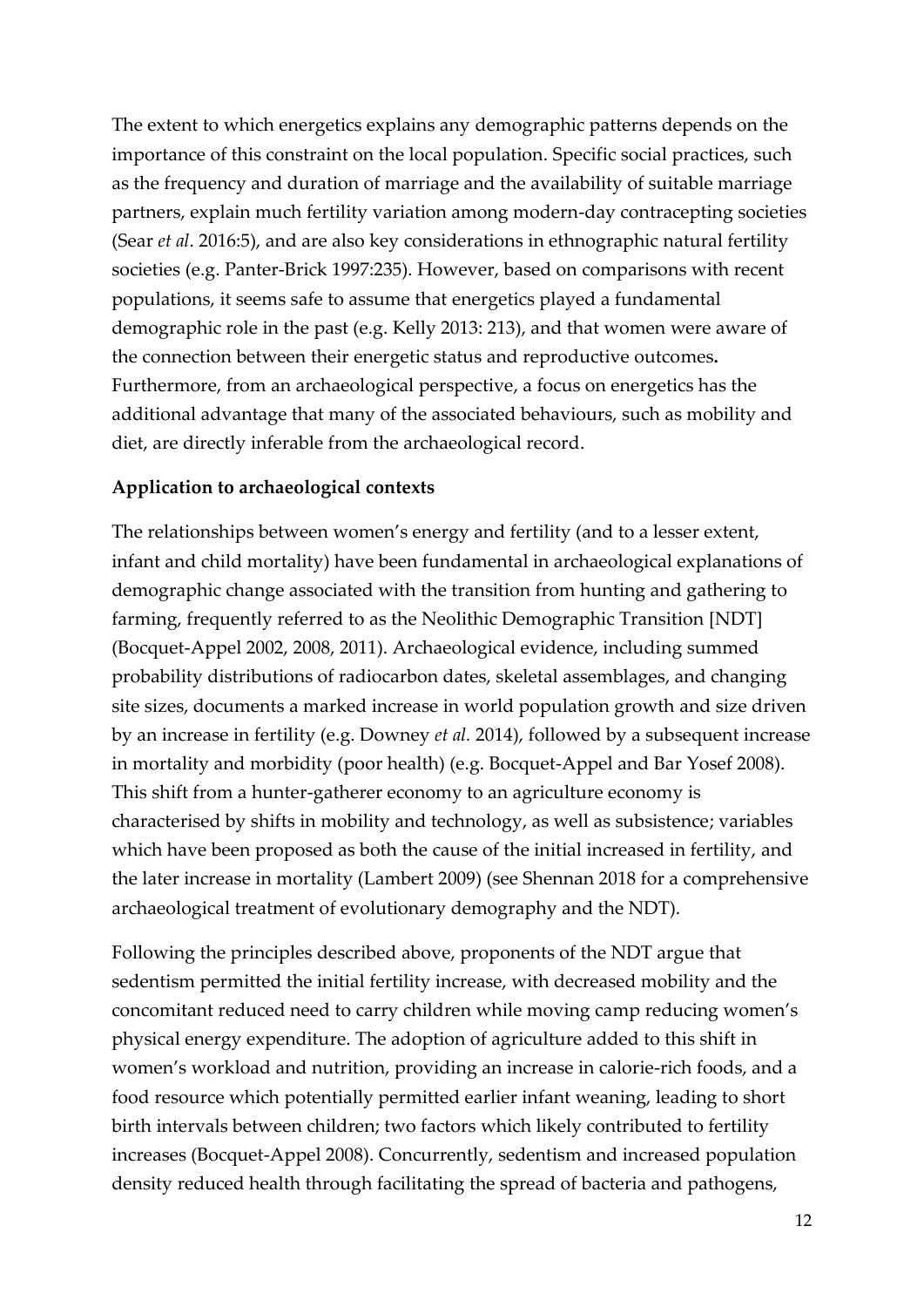increasing mortality rates (Cohen 2008). Results of recent ethnographic fieldwork about the Agta of the Philippines (a hunter-gatherer population whose groups vary in their degree of sedentism and practice of cultivation) provide compelling evidence in support of this NDT scenario (Page *et al.* 2016).

#### *Demography, women, and gender in the Upper Palaeolithic*

The Neolithic Demographic Transition has to date been the research area where the intersection between demography and women's energy has been most thoroughly explored. In the Pleistocene, this intersection has also been examined in terms of wider trends in hominin evolution (e.g. Aiello and Key 2002; Snodgrass and Leonard 2009). However, specific references to women's lives and behaviours, and especially gender, are limited (Peterson 2010: 254; for a discussion on gender in early agricultural societies based on non-archaeological data see Hansen *et al.* 2015). While there is some conjecture involved, one of the main advantages of this demographic approach is that it forms a useful tool in instances where the data required to examine gender through more conventional archaeological methods are lacking. Using data from the Upper Palaeolithic (ca. 40 000-12 000 cal BP) of Southwestern France, here I provide a brief demonstration of interpretation.

The Palaeolithic has long been recognised as particularly susceptible to androcentric interpretations (Conkey and Spector 1984:6). More so than any other period, women are still implicitly (if not explicitly) absent from much archaeological interpretation and representation, and gender is frequently ignored in discussions of Palaeolithic society. This can partly be explained by the coarse resolution of many Palaeolithic sites and contexts, which discourages the broader consideration of individuals and agency (Conkey 1991: 57-58; Dobres 1995). The neglect of women and gender is also compounded by several other features of the record, and long-standing assumptions about the nature of Palaeolithic life including; an impoverished material culture and burial record (which largely prevents the application of some of the more nuanced approaches to gender developed in later periods); persistent "Man the Hunter" narratives of subsistence and social organisation (Conkey 2013; Hager 1997; Zihlman 1997, 2013); and assumptions that men were the primary manufacturers of both the stone tools which dominate the record (Arthur 2010; Gero 1991; Finlay 2013; Brumbach and Jarvenpa 2006) and the impressive parietal and portable art of the Upper Palaeolithic (Fritz *et al.* 2016: 1310-1316; Gifford-Gonzalez 1993:37; McCoid and McDermott 1996). The question has also been raised as to whether gender as a symbolic and cultural concept could have existed in earlier Palaeolithic archaic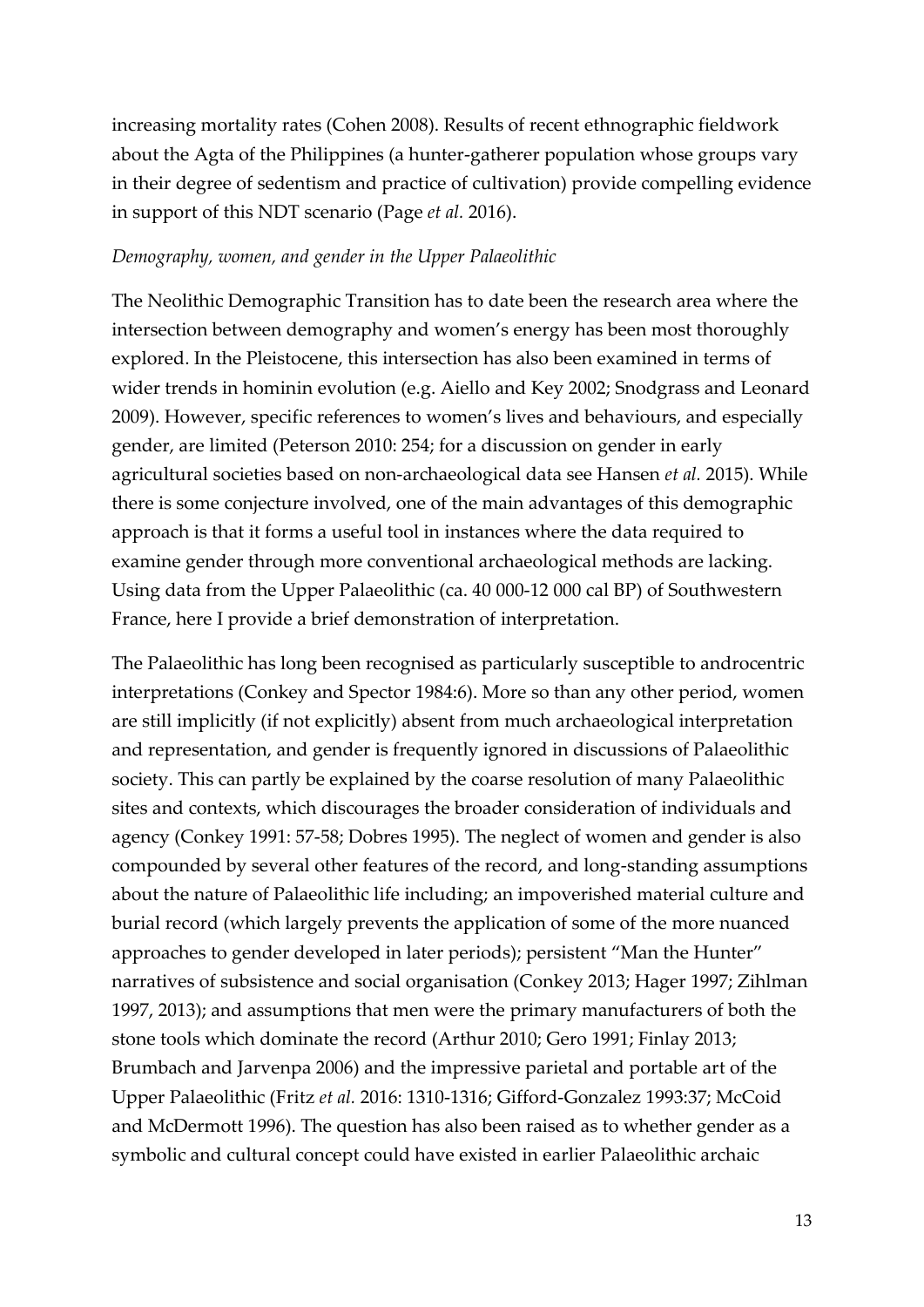hominin societies (Balme and Bowdler 2006; Conkey and Gero 1997: 418; Dobres 2004).

Figure 2 presents the results of an archaeological demographic study of the population history of the Upper Palaeolithic hunter-gatherer populations of Southwestern France (French and Collins 2015), using summed probability distributions of radiocarbon dates [SPDRD] as a demographic proxy and comparing this distribution to the global temperature variations documented in the NGRIP ice core (Andersen *et al.* 2006). The use of radiocarbon dates as a demographic proxy in archaeology was pioneered by Rick (1987), and has been subsequently developed into a popular and robust method for analysing long-term demographic trends.

## **[Figure 2 here]**

The premise of the method is straightforward: because more people produce more datable material (i.e. cultural carbon), relative temporal changes in the frequency and distribution of 14C dates should reflect corresponding proportional variations in past population sizes and densities, with peaks indicating periods of increased relative population, and troughs indicating periods of decreased population. However, there are well-documented biases which can intervene with the above assumption, and past behaviours could have altered the simple correlation between number of people and the strength of the 14C signature (Williams 2012). There were several ways in which the effects of bias were tested and accounted for in the distribution presented in Figure 2. Firstly, site-specific Bayesian models and outlier analysis were used to 'correct' the effect of unreliable or erroneous dates on the pattern produced. Secondly, the probability distributions calculated for each date were normalised through averaging within sites to prevent well-dated sites being over-represented and driving the resultant distribution. A simulated dataset was also created to test against the resultant SPDRD to ensure that the signal produced was not simply a reflection of the radiocarbon calibration curve. The effect of timetransgressive taphonomic loss of quantities of datable material is harder to assess, but in this case the data suggest that taphonomic bias had little effect on the overall radiocarbon date distribution (see French and Collins 2015 and supplementary material for a detailed discussion). As with much palaeodemographic research using SPDRDs, the main source of uncertainty is the possible influence of chronological changes in mobility/land-use strategy on the shape of the distribution (e.g. Attenbrow 2006; Naudinot *et al.* 2014). While this possibility cannot be excluded, the broad correspondence between the shape of the SPDRD and the chronological distribution of another common palaeodemographic proxy (archaeological site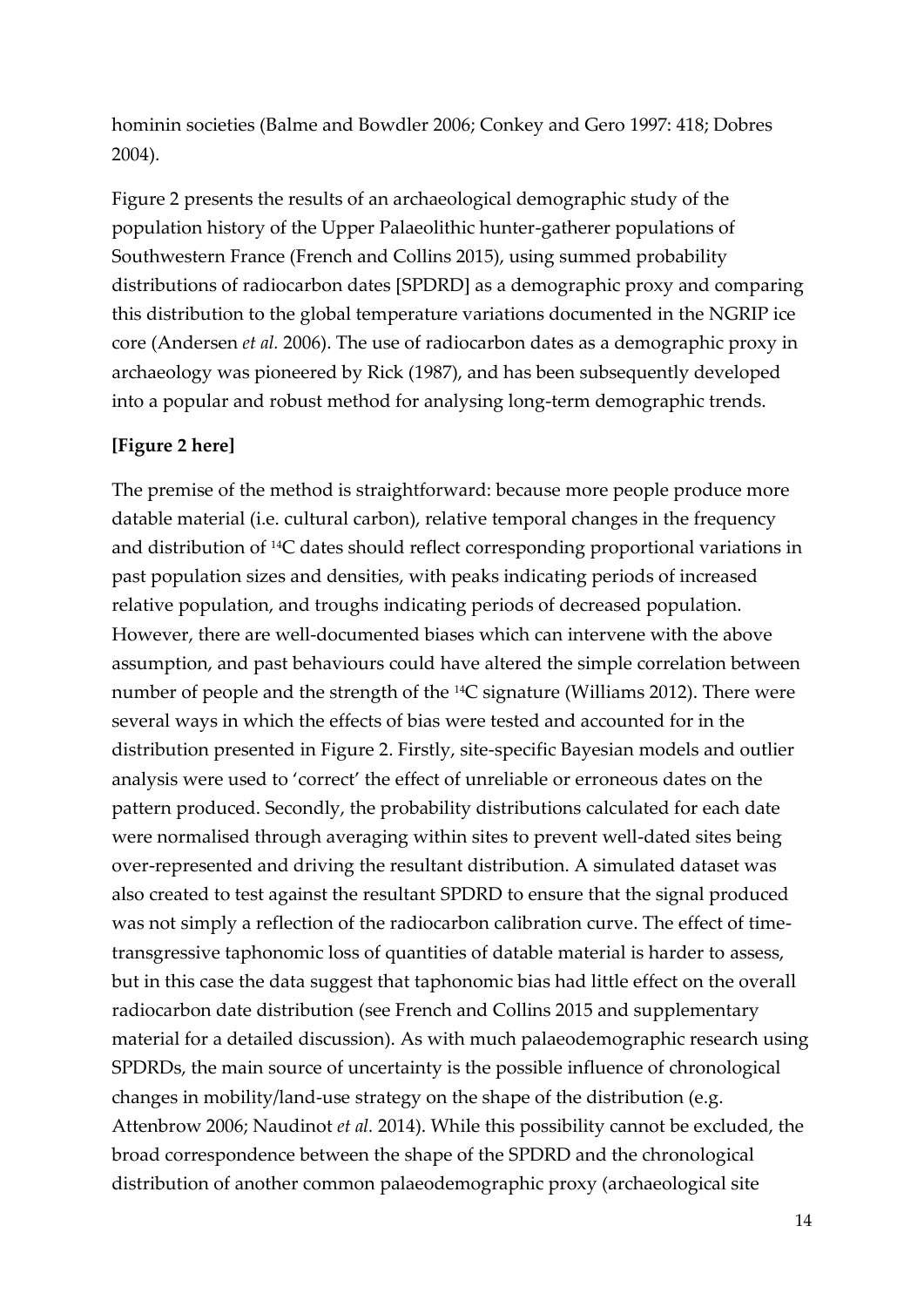counts) strengthens the interpretation of relative demographic change as the cause of the observed pattern (French 2015; French and Collins 2015).

The demographic pattern documented in Figure 2 is highly variable, showing numerous peaks and troughs in relative population size over the course of the Upper Palaeolithic in Southwestern France. While migration may also play a role (a point to which we will return), in keeping with demographic theory, it is assumed that long-term fluctuations are primarily driven by changing patterns of fertility and/or mortality, of which infant and child mortality would have the biggest impact. Following the assumptions outlined above, Figure 2 therefore presents a long-term record of changes in women's demographic behaviour. The most important initial benefit of this approach is that it automatically prevents us from falling into the common trap of viewing women's behaviour (and following that, gender roles and relations) as inherently static (Wylie 1991:34).

What do we know about the lives of women and of gender relations in the Upper Palaeolithic in Southwestern France? We will focus on the later part of the sequence: the Magdalenian and Azilian, which covers the period from after the last glacial maximum to the end of the Pleistocene. Very few studies move beyond the general assumptions described above which characterise the Palaeolithic as a whole: that men hunt, while women gather, that men made stone tools, and women manufactured or worked with perishable items (nets, traps, furs). Even those works which explicitly examine or critique these assumptions often still ultimately rely on the gendering of artefacts or activities to inform on women in the Magdalenian (e.g. Keeley 2010; Owen 2005; see Conkey 1991 for a counter-example). Rare examples of skeletal remains and other direct biological markers of women provide 'snap shots' of women's lives during the period. For example, the rich set of grave goods found with the skeleton of a Magdalenian woman at the site of Saint-Germain-la-Rivière has been interpreted as indicating a privileged social status (Vanhaeren and d'Errico 2005). Measurements of hand stencils and finger flutings in caves walls provide direct evidence of women as producers of some of the famous late glacial art in the region (Snow 2006; Van Gelder and Sharpe 2009).

There are two main problems with the above examples. Firstly, they are either too generic in their envisioning of women and gender relations to tell us anything about these variables in the Magdalenian of Southwestern France, or they are too specific and tied to one individual or site. Secondly, they still work on the assumption that we require 'proof' of the presence of women in the archaeological record (in a way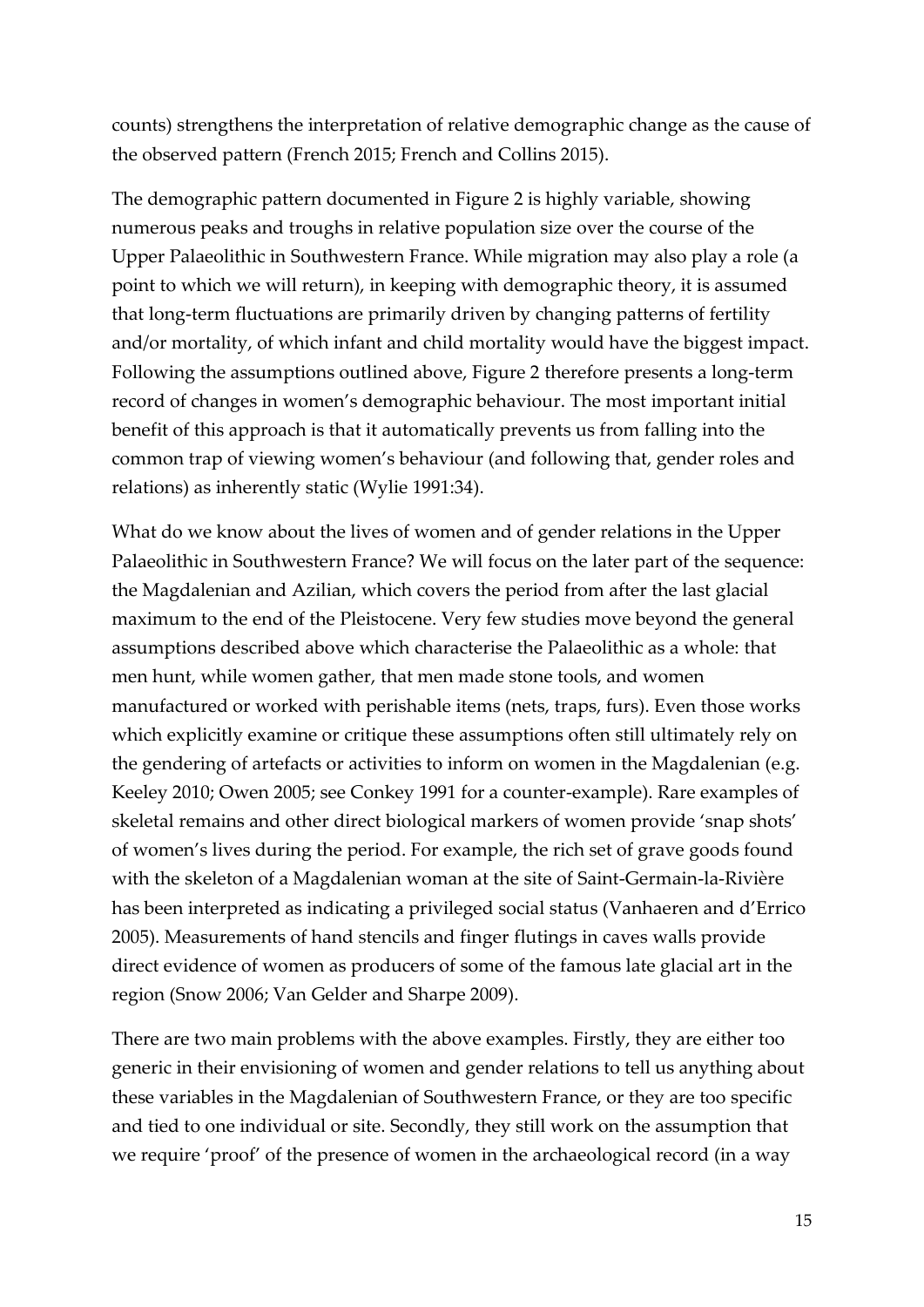that is not required of men) in order to say anything about their lives. The demographic data presented in Figure 2 obviates these problems.

As is the case throughout the Upper Palaeolithic sequence, population size fluctuates considerably throughout the Magdalenian and Azilian. Given that this period spans many thousands of years, as well as many climatic and cultural shifts, this is unsurprising. Let us focus specifically on the period of population growth ~19 000 cal BP, culminating in the peak documented ~18 000 cal BP. Examining this peak in its wider archaeological context allows us to hypothesis about the changes in women's lives and in gender relations, which either brought about, or reflect, this demographic change.

The climatic and environmental context is an excellent starting point as resource availability and distribution affect variables relevant to both energy input and energy output, such as food and mobility (Table 1). The population growth ~19-18 000 cal BP occurred during the early stages of Heinrich event 1 and Greenland Stadial 2 although at a finer-scale it notably correlates with a period of warming within this cold phase (Figure 2). This relative (if slight) improvement might be important, due to the link between increased fertility and increased resource abundance, for which temperature can act as a reasonable proxy. At a broad scale, climatic conditions also affect forager mobility, with increased residential mobility often acting as a buffering response against resource uncertainty and decreased productivity which can be caused by climatic cooling (Grove 2009). In this instance, relative warming may have led to a reduction of residential mobility of Magdalenian women (and hence a reduction in energy expenditure and resultant fertility increases). However, we need to be careful not to read too much into this scenario: comparisons of the relationship between prevailing climatic conditions and population across the complete Upper Palaeolithic sequence shown in Figure 2, revealed a negative (and counter-intuitive) relationship between population and temperature (French and Collins 2015), and the relative impact of temperature increases on local environments is difficult to assess. Other variables which affect women's energy should be considered.

Results of a recent dating programme suggest that the period ~19 000-18 000 cal BP corresponds with the start of the Middle Magdalenian in the region (Barshay-Szmidt *et al.* 2016 cf. French and Collins 2015). Several technological and economic changes are reported for this period, including the increased standardisation of lithic tool kits, increased distances of lithic raw material transfer, increases in the intensity of bone and antler working, a change in hafting type, and the appearance of spear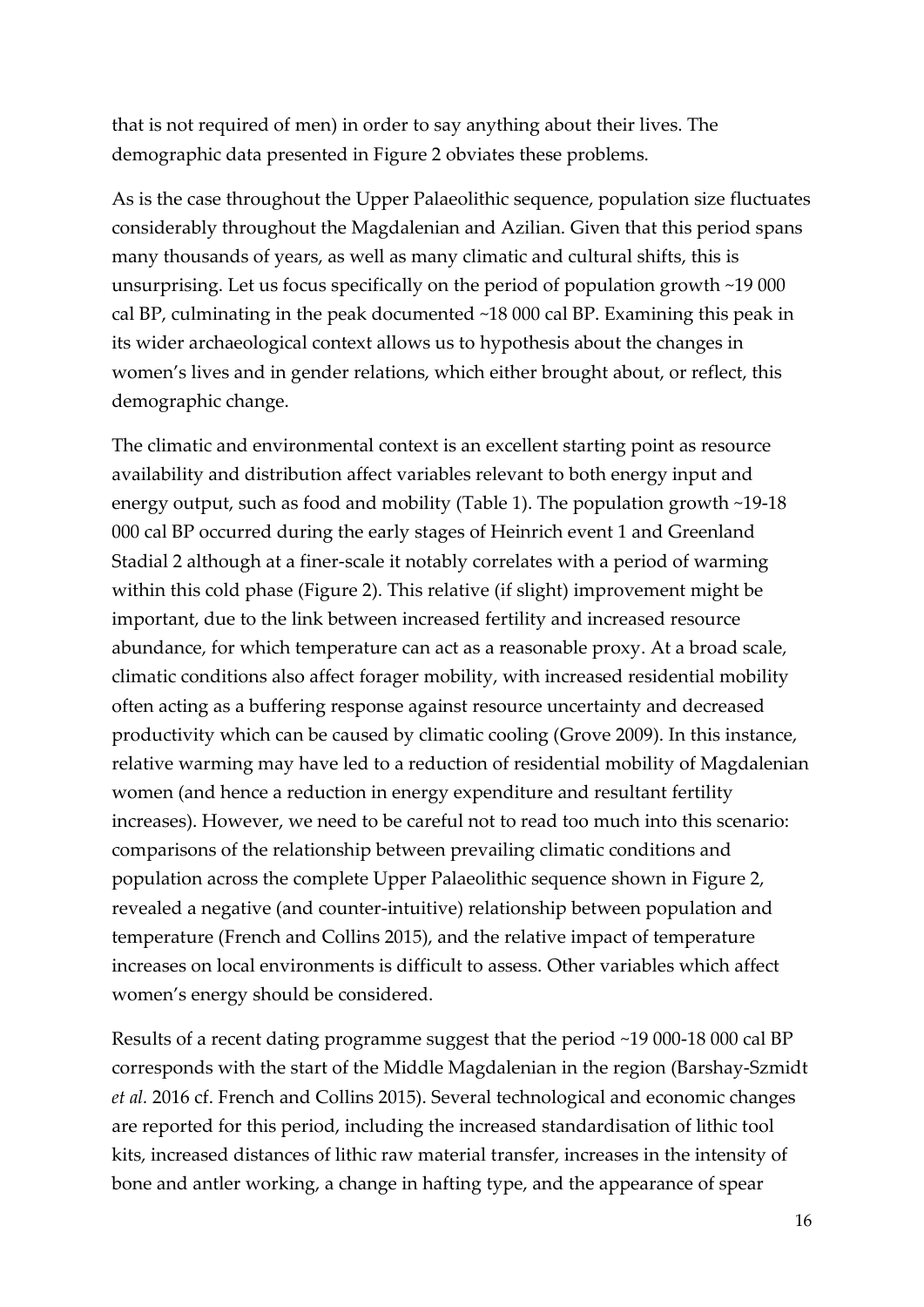throwers (Langlais *et al*. 2016; Langley *et al*. 2016; Pétillon 2016). In the neighbouring region of the Pyrenees, Langlais (2011) has interpreted these changes as reflecting the increased sedentism of nomadic groups. He contrasts the standardisation of Middle Magdalenian lithics with the more flexible technological strategy seen in the Lower Magdalenian which was designed to minimise risk of tool failure among more mobile populations. Langlais also suggests that lithic production has been divided into two technological domains: one for hunting tools and one for what he terms "domestic" tools, and that the increase in lithic raw material transfer suggests changes in the territorial organisation of local groups.

Many elements of this evidence could account for the changes in women's energy which lie behind the demographic pattern. Increased sedentism would decrease women's energy expenditure, contributing to fertility increases and population growth. Wider exchange networks might improve economic security, limiting the negative demographic impact of food shortages both on fertility, and indirectly on infant/child survival rates. The addition of the spear thrower into the technological repertoire, and the possible distinction between hunting tools and those for other purposes might have improved the hunting yield available to group members and/or reduced the effort spent in hunting<sup>5</sup>. More speculatively, one could posit a scenario whereby women became primarily responsible for the manufacture of the bone and antler tools; an economic activity which requires less physical exertion than hunting and gathering, and for which the intensification of use and production broadly coincides with the demographic peak documented.

This brief example illustrates the ways in which demographic data, used in conjunction with data on classic archaeological variables such as economy, subsistence, and mobility, can serve as a tool to study women and gender in the past. While some of the specifics of the, admittedly simplistic, scenarios outlined above are often difficult to prove they are firmly grounded in biological principles, and permit informed theorisation about the changes in women's lives which would manifest in demographic outcomes. Furthermore, this demographic approach has moved the discussion of women's roles and gender immediately beyond the standard Palaeolithic interpretations, allowing for the consideration of a wider range of possibilities.

A few caveats are noteworthy here. The first is that interpretation in these terms relies firstly on the accuracy and reliability of the demographic reconstruction. In small populations, such as those which characterised early prehistory, stochastic or random variation is also an important factor in population fluctuations, although in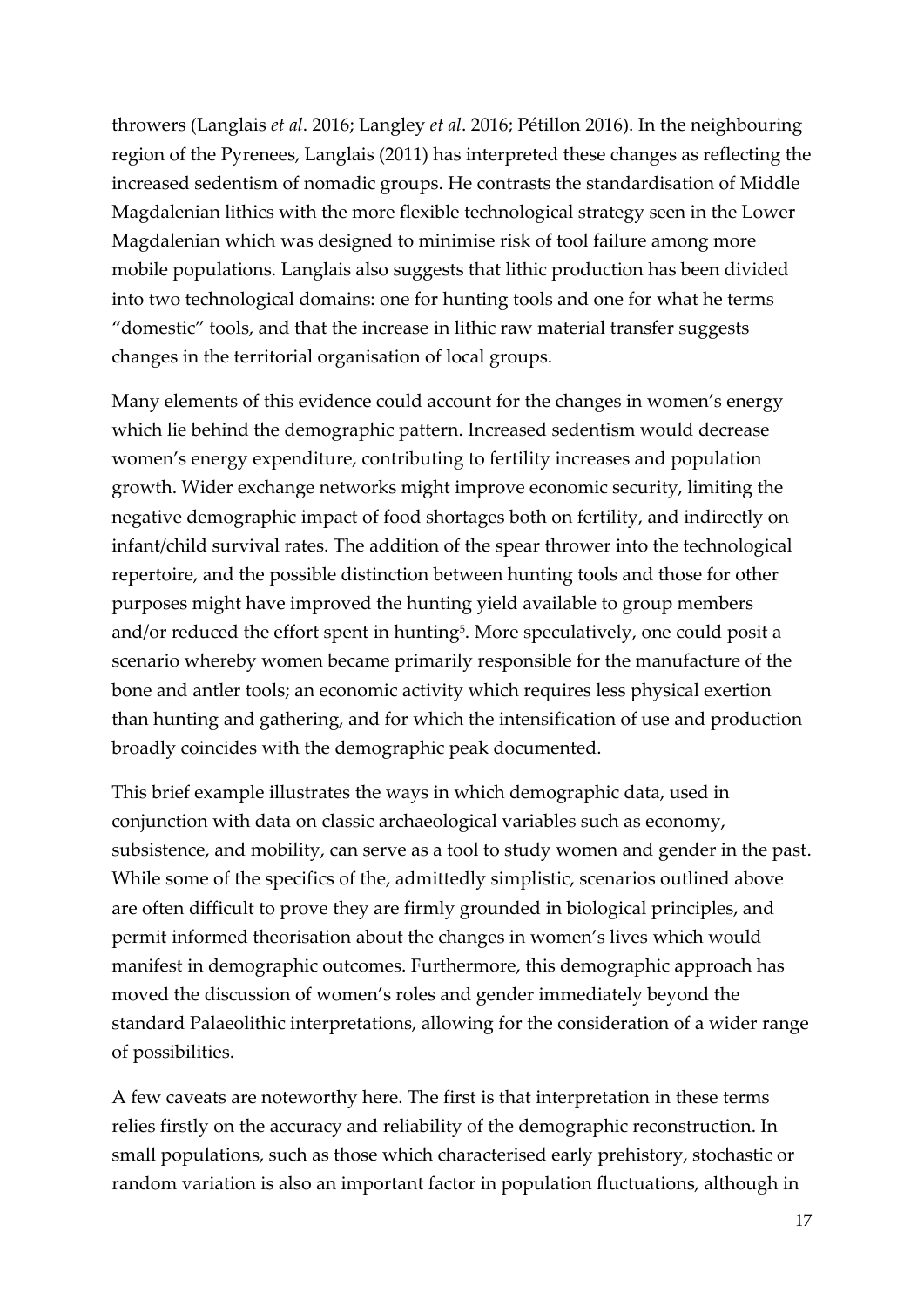the long-term, these are likely to be smoothed out. The second is the effect of factors other than those related to women's energy on the demographic patterns seen. In terms of the effect of social choices and behaviours, such as changes in marriage practices, we are left in the familiar archaeological scenario of being unable to test such hypotheses with the available data. Nonetheless, these social variables might be particularly profitably included in the analysis in instances where the results of archaeological demographic studies show a period of relative population change, but no concomitant changes in the more archaeologically visible variables related to changes in women's energy (such as mobility, activities, climate, subsistence) which would support the interpretation of the demographic pattern along these lines.

A more problematic source of equifinality of interpretation is the effect of migration on patterns of relative population size. The possibility that changes in migration rather than natural increase are the cause of population fluctuations is particularly pertinent for Southwestern France as this region acted as a population refugium during the last glacial maximum, and could well have functioned in a similar manner during other Late Pleistocene cold stages (French and Collins 2015). However, testing these alternatives is difficult and the relevant variables of fertility, mortality, and migration are often not directly measurable from the archaeological record. For example, even where large skeletal assemblages are available from which age-at-death distributions can be created, the calculation of mortality rates in archaeological contexts is fraught with difficulties (Meindl and Russell 1998). We are on a slightly firmer footing with fertility. As the birth rate has a stronger effect on population age structure than the death rate (Sattenspiel and Harpending 1983) the ratio of adult to child burials can act as a broad proxy for fertility measures (Bocquet-Appel and Masset 1982; McFadden and Oxenham 2018). Incontrovertible evidence of large-scale migration into an area might include the sudden and widespread appearance of novel material and behavioural forms, and/or biological or genetic evidence for incoming groups who differ from those seen in the region before (for example, with regard to isotopic signatures, haplogroups etc.). The archaeological signature of a migration out of a region is less clear, but could include the abandonment of settlements, a reduction in cemetery size, or the absence of specific social groups in skeletal assemblages (e.g. Baitzel and Goldstein 2016; Burmeister 2000; Furholt 2018; Price *et al.* 2002). In any event, no direct data on fertility, mortality, or migration are available for the current case-study, and are likely to be sparse across much of prehistory, at least until the establishment of more permanent settlements and attendant cemeteries. This is particularly unfortunate, as it is these early stages of human prehistory which arguably have the most restricted view of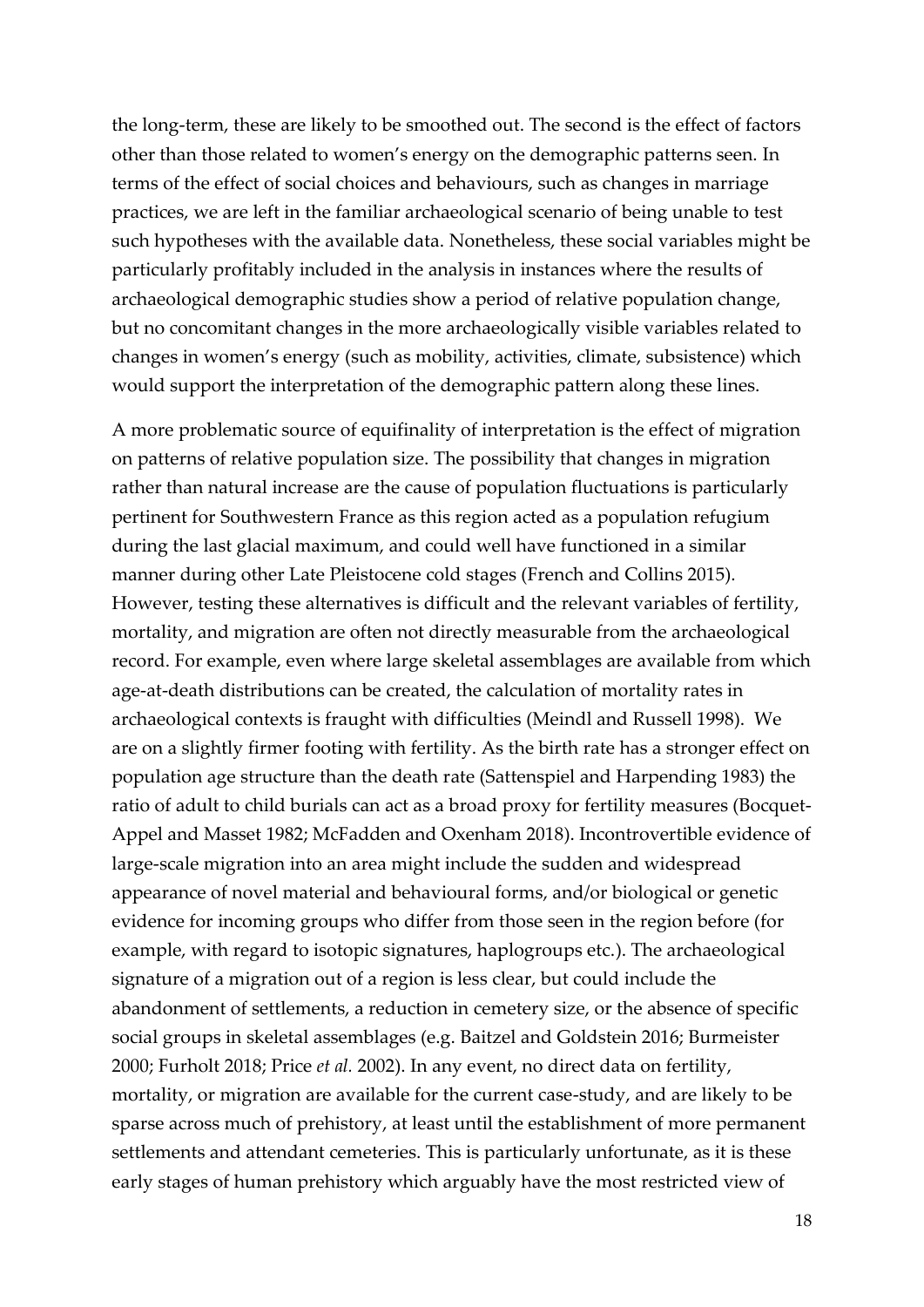women in the past, and have the most to gain from the interpretative approach advocated here. The inability to distinguish between net increase and net migration as a cause of population patterns is seen across many palaeodemographic studies (e.g. Porčič and Nikolić 2016). Until this can be resolved, I suggest that in most archaeological contexts the null hypothesis should be changes in fertility and/or infant child mortality as the primary cause of the population change given that in the long term (i.e. over centuries or more) "natural increase almost invariably dominates net migration" (Hinde 2002:33).

#### **Conclusion: Demography and Gender**

Archaeological demography is a research area which has much to offer to the study of women and gender in the past. The long-term patterns of population change documented through archaeological demographic research are the outcome of multiple individual demographic decisions and processes, driven by changes in female fertility and infant and juvenile mortality. Changes in the number of children that women in small-scale natural fertility population have, and the survival of these children, are strongly linked with both the lives and behaviour of women, and gender relations and practices in the societies in which they live. As such, correlations between demographic events and changes in other variables, including settlement patterns, diet, mobility, and environment, should be interpreted with explicit reference to the shifts in the social, economic, or political lives of women which either brought about or reflect this demographic change, and which can, properly contextualised, inform on gender relations in the past. While this is arguably quite a broad research strategy, as an addition to the gender archaeology tool kit, archaeological demography has two clear additional advantages: it does not rely on questionable notions of gender attribution of artefacts or activities derived from ethnographic comparisons, and it allows for the consideration of gender and women's roles in periods or regions where other lines of evidence (such as mortuary remains) are lacking. The adoption of this approach would also benefit archaeological demography, a field whose interpretative focus often ignores social factors in the explanation of demographic change and is dominated by economic models of carrying capacity and environmental constraints (although I am not advocating for the irrelevance of these variables, nor suggesting that they be abandoned to concentrate solely on women's behaviour).

One of the biggest challenges with this line of enquiry is chronology. It is often difficult to demonstrate correlations between demographic shifts and shifts in behaviours and/or environment, let alone be in a position to distinguish between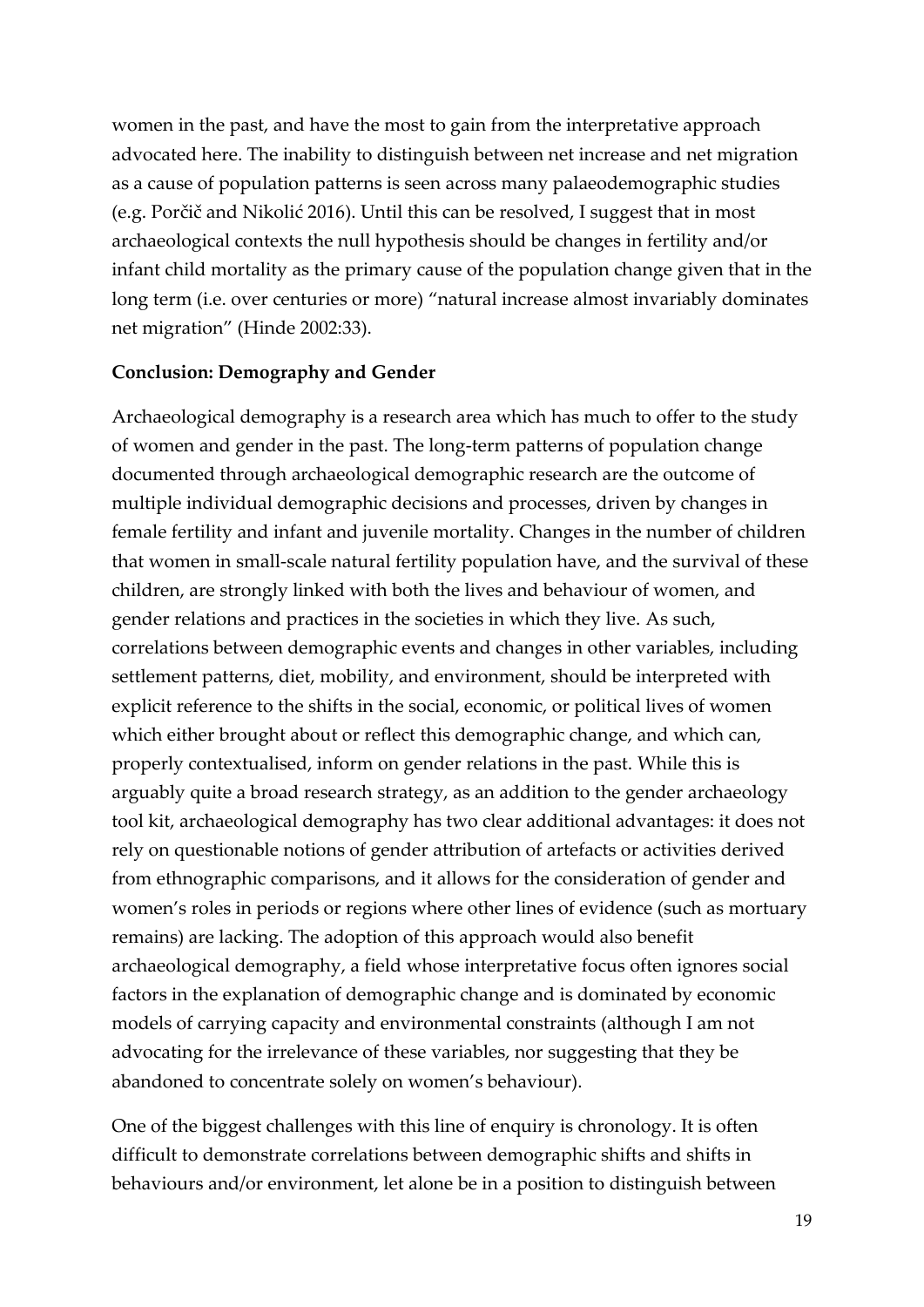cause and effect. While this challenge is more surmountable in later contexts than in the Palaeolithic example discussed here, it still poses unfortunate limits on the analysis of the relationships between demographic change, women's lives, and gender relations in the past. The uniformitarian nature of demographic processes, nonetheless allow for the development of plausible inferences grounded in demographic and biological theory. Furthermore, what we lose in our understanding of the exact mechanisms of cause/effect we gain in the exploration of longer-term trends. At this early stage of the pursuit of this line of enquiry this seems like an acceptable compromise, especially in light of the very static view of women's behaviour and gendered practices which continues to characterise much prehistory.

Explicitly linking individual reproductive behaviours, and the social environment in which they occurred, with the visible results of long-term population change is also an important methodological consideration. One promising approach is the use of agent based modelling, as employed by Read (2003) in his simulation of decision making, birth spacing, and marriage rules among !Kung San women. Another relevant development is the improvement of techniques to reconstruct breastfeeding and weaning practices (and, from there, infer the fertility variable of inter birth intervals) from osteological remains in archaeological contexts (King *et al*. 2017; Tsutaya and Yoneda 2015). The more frequent use of SPDRDs to explicitly measure population growth rates, rather than just changes in relative size/density (e.g. Brown 2017; Kelly *et al.* 2013; Zahid *et al.* 2016), is also a welcome development; the relationship between changes in fertility/mortality rates and population growth being more direct than the relationship between these variables and population size. Finally, the increased engagement by archaeological demographers with evolutionary demography and life-history theory (as promoted by Shennan 2018) is a vital step towards the development of further methodologies examining the crucial link between reproductive behaviours, culture, and long-term demographic trends.

Women are the drivers of demographic change and are therefore intrinsic to the results of demographic research. The uniformitarian nature of demographic processes means that archaeological demographic data *a priori* invoke women in their analysis. Furthermore, the dynamic nature of demographic processes and the archaeological focus on regional population change prevents the assumption that womens' roles in the past were static, or that gender relations and practices were the same in all past societies. Through explicitly acknowledging the fundamental role women play in demographic regimes, archaeological demography can help move us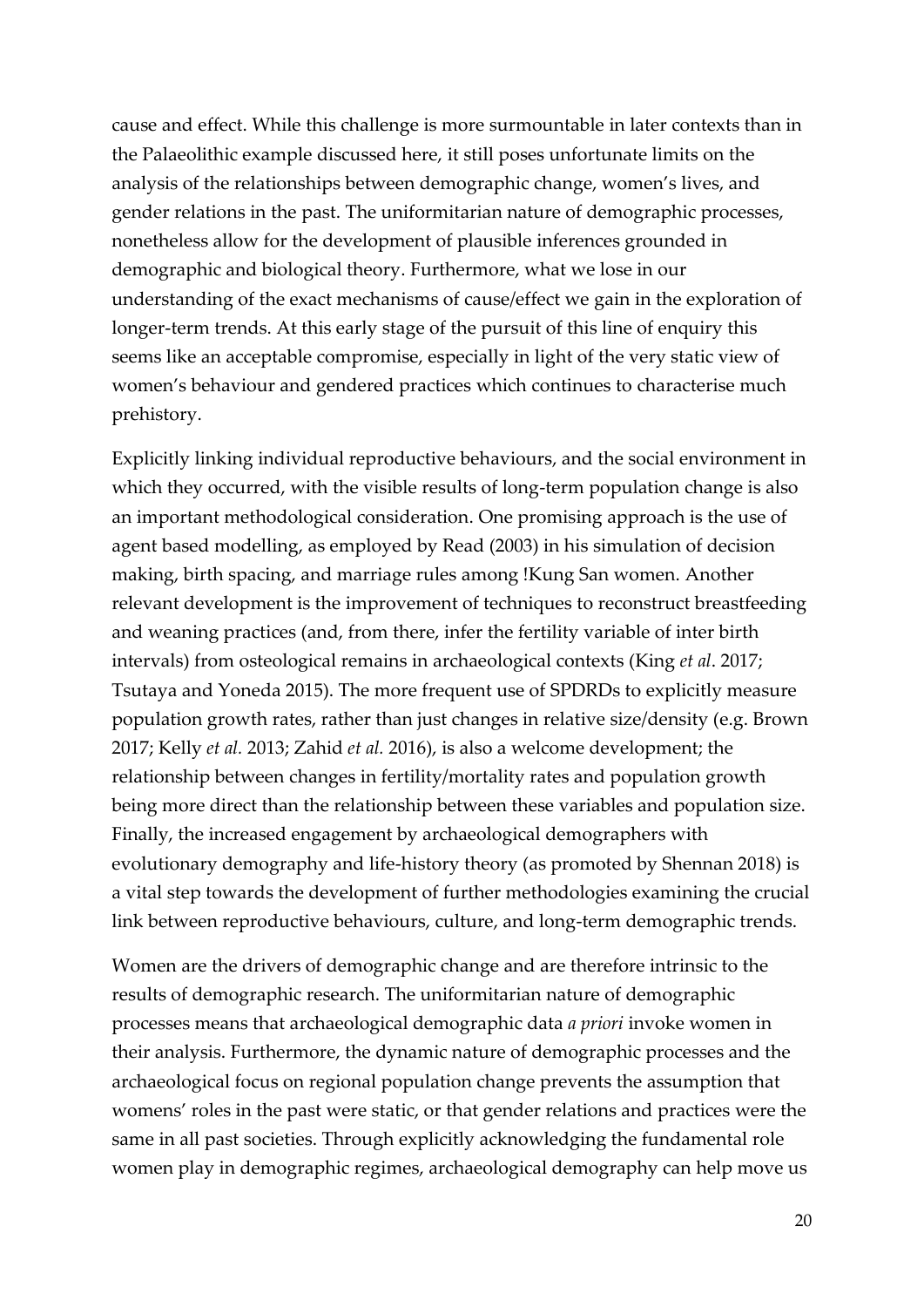away from simply 'finding' women; restoring them to their rightful place as obvious and active contributors to both past societies and the resultant archaeological record, and providing a framework in which gender can be examined within a growing area of mainstream archaeological enquiry.

#### **Endnotes**

- **1.** Here I distinguish between archaeological demography in which material culture is used to address demography (sometimes referred to as regional settlement demography; Drennan *et al.* 2015) and palaeodemography which uses skeletal remains. Archaeological demography focuses primarily on the reconstruction of relative temporal and chronological variations in relative population size and density, while palaeodemography focuses on the reconstruction of age at death profiles for skeletal assemblages from which fertility and mortality can be inferred.
- **2.** The emphasis on fitness-maximisation is central to much earlier work in evolutionary demography and life history theory, as well most research on small-scale societies conducted within these frameworks. More recent research has broadened from this initial focus to consider other factors which affect reproductive success, including phenomena which are not easily explained by fitness-maximisation models (e.g. the trend of decreased fertility with increased wealth in industrial societies) (Mace 2014; Sear *et al*. 2016).
- **3.** The physiological mechanisms which underlie the importance of energetics act primarily on individual fecundity (the biological capacity to have children) rather than fertility (the actual production of children). However, in the natural fertility populations under discussion with no access to effective contraception, these are likely one and the same (Ellison 2008: 176).
- **4.** Instances of obesity are the exception in the relationship between increased energy availability (as stored energy) and increased fertility, as obesity can impair ovarian function, and individual fecundity. However, obesity is rare in small-scale subsistence populations and is also likely of little relevance to the application of these principles to archaeological contexts (Ellison 2008:176).
- **5.** Although the reproductive consequences of both the energy required and the dangers of death through hunting form the basis of assumptions that Palaeolithic women did not participate in hunting, there is some evidence among recent foragers for women hunting, including data which indicates that it does not always negatively impact fertility (e.g. Goodman *et al.* 1985).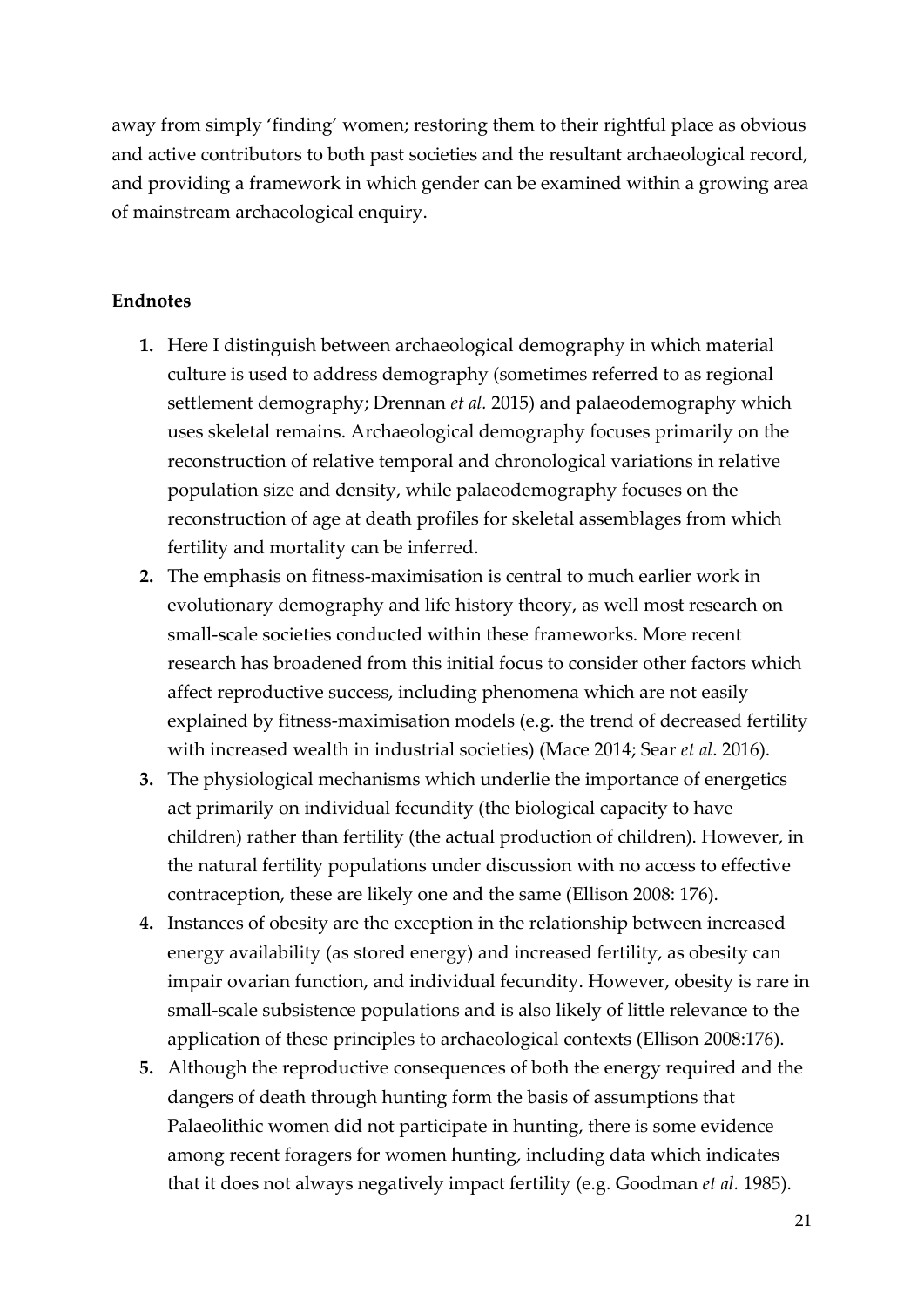#### **Acknowledgments**

This research is part of the project "The Palaeolithic of Europe: a Demographic and Social Prehistory" funded by a Leverhulme Trust Early Career Fellowship (grant number: ECF-2016-128) held at University College London. A version of this paper was presented at the 2017 meetings of the Society for American Archaeology in Vancouver. Many thanks to Christina Collins, Sheila Kohring, Dominic Walker and two anonymous reviewers for helpful comments on earlier drafts. Special thanks are owed to John Robb for long discussions on many of the ideas presented in this paper, as well as specific critiques which have substantially improved the manuscript.

> **Jennifer C. French UCL Institute of Archaeology 31-34 Gordon Square, London, WC1H 0PY jennifer.french@ucl.ac.uk**

#### **References cited:**

Aiello, L. C. & C. Key. 2002. Energetic consequences of being a *Homo erectus* female. *American Journal of Human Biology* 14(5): 551-565.

Aimers, J. & D.M. Rutecki. 2016. Brave new world. Interpreting sex, gender, and sexuality in the past. *The SAA Archaeological Record* 16 (1): 12-17.

Andersen, K.K., A.Svensson, S.J. Johnsen, S.O. Rasmussen, M. Bigler, R. Röthlisberger, U. Ruth, M.-L. Siggaard-Andersen, J.P. Steffensen, D. Dahl-Jensen, B.M.Vinther & H.B. Clausen. 2006. The Greenland Ice Core Chronology 2005, 15-42 ka. Part 1: Constructing the time scale. *Quaternary Science Reviews* 25 (23–24): 3246– 57.

Arthur, K.W. 2010. Feminine knowledge and skill reconsidered: women and flaked stone tools. *American Anthropologist* 112 (2): 228-43.

Attenbrow, V. 2006. *What's Changing: Population Size or Land-Use Patterns?* Terra australis 21. Canberra: The Australian National University E Press.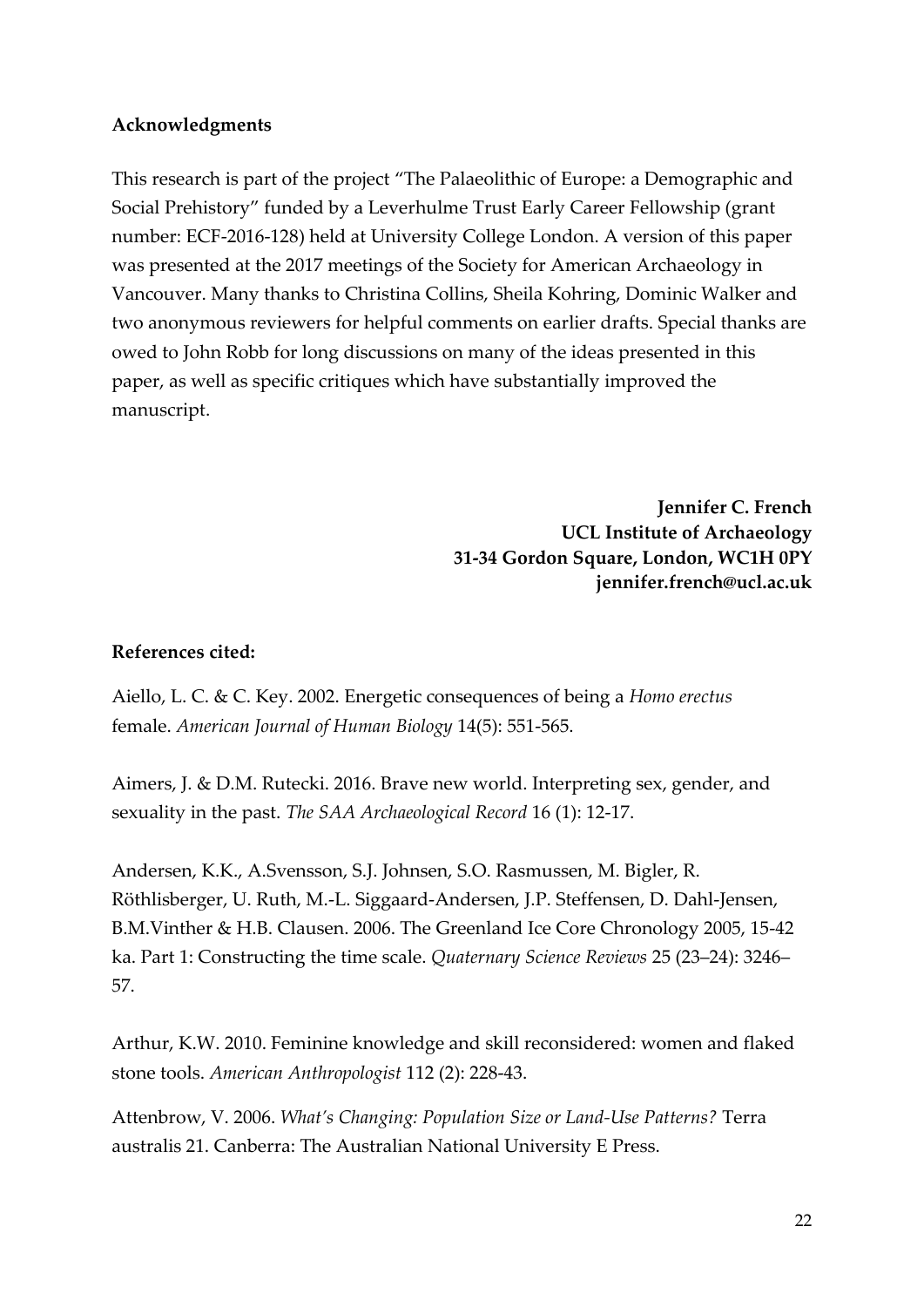Baitzel, S. I. & P.S. Goldstein. 2016. No country for old people: a paleodemographic analysis of migration dynamics in early Andean states. *International Journal of Osteoarchaeology* 26(6): 1001-1013.

Balme, J. & S. Bowdler. 2006. Spear and digging stick. The origin of gender and its implications for the colonization of new continents. *Journal of Social Archaeology* 6 (3): 379-401.

Barshay-Szmidt, C., S. Costamagno, D. Henry-Gambier, V. Laroulandie, J-M. Pétillon, M. Boudadi-Maligne, D. Kuntz, M. Langlais & J-B. Mallye. 2016. New extensive focused AMS 14C dating of the Middle and Upper Magdalenian of the western Aquitaine/Pyrenean region of France (ca.19-14 ka cal BP): proposing a new model for its chronological phases and timing of occupation. *Quaternary International* 414: 62-91.

Bentley, G.R. 1985. Hunter-gatherer energetics and fertility: a reassessment of the !Kung San. *Human Ecology* 13: 79-109.

Bentley, G.R. 1996. How did prehistoric women bear "Man the Hunter"? Reconstructing fertility from the archaeological record, in *Gender and Archaeology*, ed. R.P. Wright. Philadelphia (PA): University of Pennsylvania Press, 23-51.

Binford, L.R. & W.J. Chasko Jr. 1976. Nunamiut demographic history: a provocative case, in *Demographic Anthropology*, ed. E.B.W. Zubrow. Albuquerque (NM): University of New Mexico Press, 63-143.

Blurton Jones, N.G. 1987. Bushman birth spacing: direct tests of some simple predictions. *Ethology and Sociobiology* 8: 183-203.

Blurton Jones, N.G. 2016. *Demography and Evolutionary Ecology of Hadza Hunter-Gatherers.* Cambridge: Cambridge University Press.

Bocquet-Appel, J.- P. 2002. Paleoanthropological traces of a Neolithic Demographic Transition. *Current Anthropology* 43(4): 637 – 650.

Bocquet-Appel, J.-P. 2008. Explaining the Neolithic Demographic Transition, in *The Neolithic Demographic Transition and its Consequences,* eds. J.-P. Bocquet-Appel & O. Bar-Yosef. Dordrecht: Springer, 35-55.

Bocquet-Appel, J.-P. 2011. When the world's population took off: the springboard of the Neolithic Demographic Transition. *Science* 333: 560 – 561.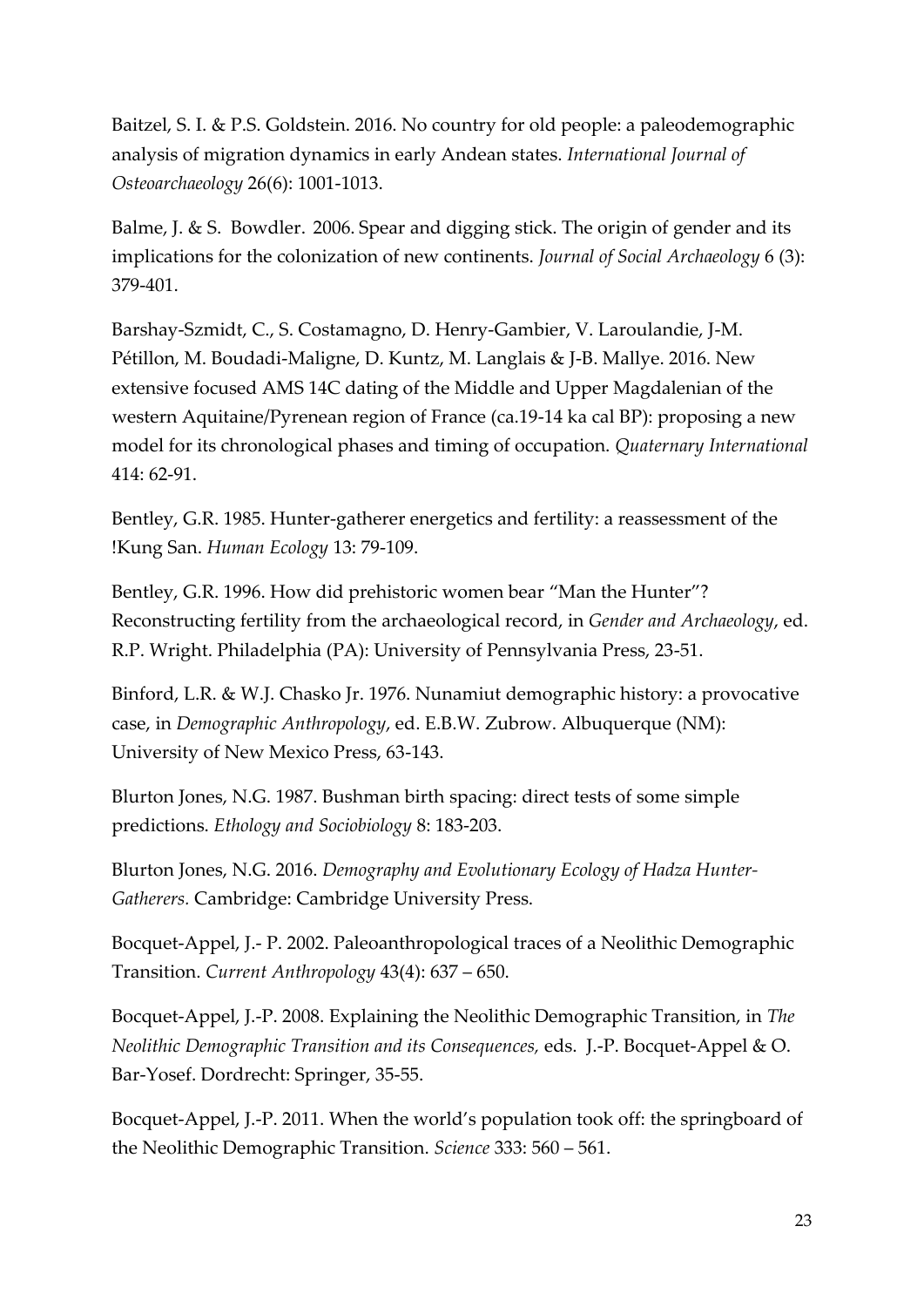Bocquet-Appel, J.-P. & C. Masset. 1982. Farewell to paleodemography. *Journal of Human Evolution* 11: 321-333.

Bocquet-Appel, J.-P & O. Bar-Yosef. 2008. Prehistoric demographic in a time of globalization, in *The Neolithic Demographic Transition and its Consequences,* eds. J.-P. Bocquet-Appel & O. Bar-Yosef. Dordrecht: Springer, 1-10.

Bolger, D. 2006. Gender and Human Evolution, in *Handbook of Gender Archaeology*, ed. S.M. Nelson. New York (NY): Altamira Press, 453-501.

Bolger, D. 2013. Introduction: gender prehistory- the story so far, in *A Companion to Gender Prehistory* ed. D. Bolger. Chichester: Wiley & Sons, 1-19.

Brown, W.A. 2017. The past and future of growth rate estimation in demographic temporal frequency analysis: biodemographic interpretability and the ascendance of dynamic growth models. *Journal of Archaeological Science* 80: 96-108.

Brumbach, H.J. & R. Jarvenpa. 2006. Gender dynamics in hunter-gatherer society: archaeological methods and perspectives, in *Handbook of Gender in Archaeology,* ed. S.M. Nelson. New York (NY): Altamira Press, 503-35.

Brumfiel, E.M. 2006. Methods in feminist and gender archaeology: a feeling for difference- and likeness, In *Handbook of Gender Archaeology*, ed. S.M. Nelson. New York (NY): Altamira Press, 31-58.

Burmeister, S. 2000. Archaeology and migration: approaches to an archaeological proof of migration. *Current Anthropology* 41 (4): 539-567.

Butte, N.F. & J.C. King. 2005. Energy requirements during pregnancy and lactation. *Public Health Nutrition 8* (7a): 1010-1027.

Chamberlain, A. 2006. *Demography in Archaeology.* Cambridge: Cambridge University Press.

Cohen, M.N. 2008. Implications of the NDT for worldwide health and mortality in prehistory, in in *The Neolithic Demographic Transition and its Consequences,* eds. J.-P. Bocquet-Appel & O. Bar-Yosef. Dordrecht: Springer, 481-500.

Conkey, M.W. 1991. Contexts of action, contexts for power: material culture and gender in the Magdalenian, in *Engendering Archaeology. Women and Prehistory,* eds. J.M. Gero & M.W. Conkey. Oxford: Blackwell, 57-92.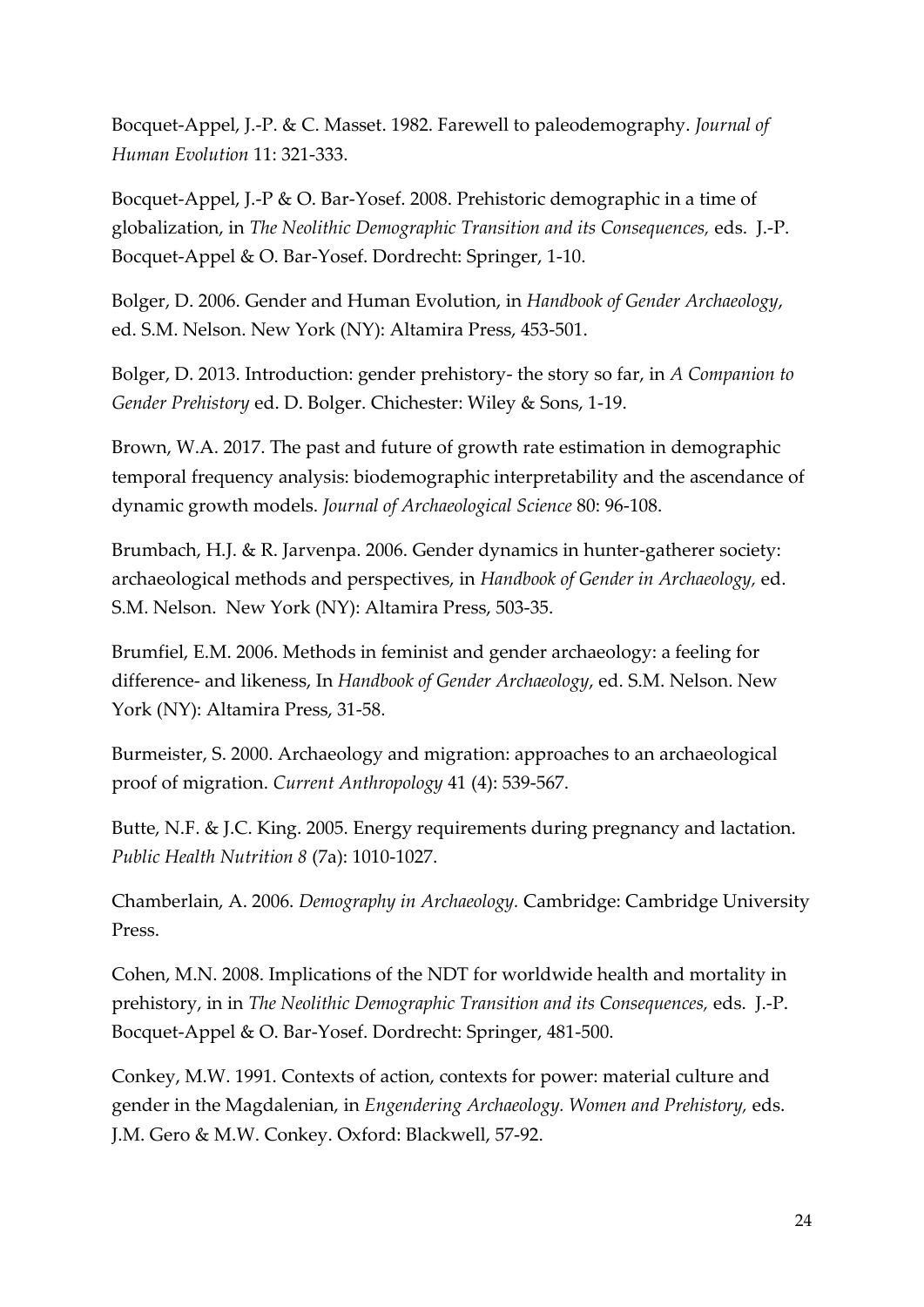Conkey, M.W. 2013. The future of gender in prehistoric archaeology, in *A Companion to Gender Prehistory*, ed. D. Bolger. Chichester: Wiley & Sons, 108-20.

Conkey, M.W. & J.M. Gero. 1997. Programme to practice: gender and feminism in archaeology. *Annual Review of Anthropology* 26: 411-37.

Conkey, M. W. & J.D. Spector. 1984. Archaeology and the study of gender. *Advances in Archaeological Method and Theory* 7: 1-38.

Dobres, M-A. 1995. Gender and prehistoric technology: on the social agency of technical strategies. *World Archaeology* 27 (1): 25-49.

Dobres, M-A. 2004. Digging up gender in the earliest human societies, in *A Companion to Gender History*, eds. T.A. Meade & M.W.Wiesner-Hanks. Oxford: Blackwell, 211-26.

Downey, S.S., E. Bocaege, T. Kerig, K. Edinborough & S. Shennan. 2014. The Neolithic demographic transition in Europe: correlation with juvenility index supports interpretation of the summed radiocarbon date probability distribution (SCDPD) as a valid demographic proxy. *PloS One* 9 (8): https://doi.org/10.1371/journal.pone.0105730

Drennan, R.D., C. A. Berrey & C.E. Petersen. 2015. *Regional Settlement Demography in Archaeology*. New York: Eliot Werner Publications Inc.

Dufour, D.L. and M.L. Sauther. 2002. Comparative and evolutionary dimensions of the energetics of human pregnancy and lactation. *American Journal of Human Biology* 14: 584―602.

Dunsworth, H.M., A.G. Warrener, T. Deacon, P.T. Ellison and H. Pontzer. 2012. Metabolic hypothesis for human altricality. *Proceedings of the National Academy of Sciences USA* 109 (38): 15212-16.

Early, J.D. & T.N. Headland. 1998. *Population Dynamics of a Philippine Rain Forest People.* Gainesville (FL): University of Florida Press.

Ellison, P.T. 2001. *On Fertile Ground.* Cambridge (MA): Harvard University Press.

Ellison, P.T. 2003. Energetics and reproductive effort. *American Journal of Human Biology* 15: 342-351.

Ellison, P.T. 2008. Energetics, reproductive ecology, and human evolution. *PaleoAnthropology* 2008: 172-200.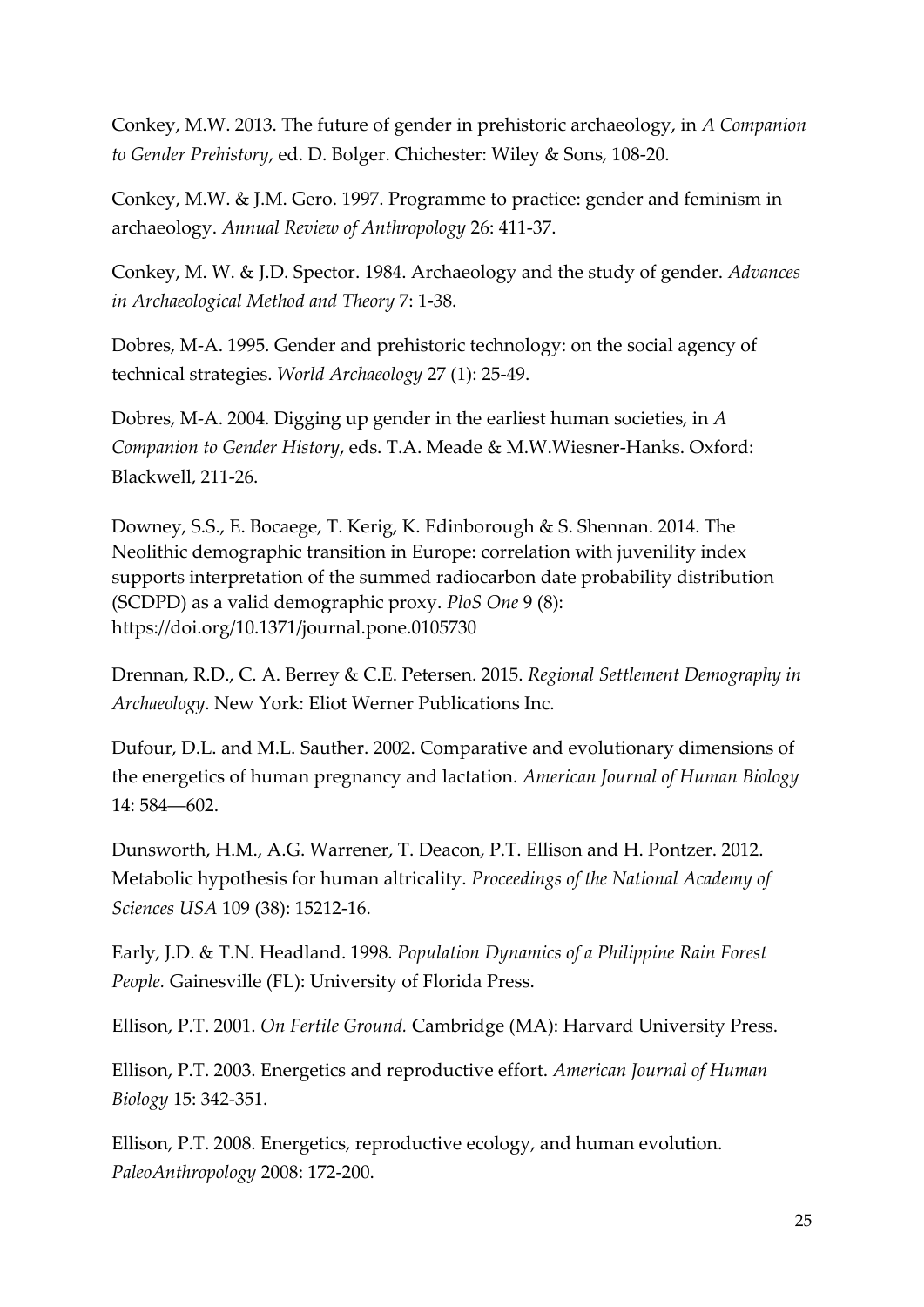Finlay, N. 2013. Gender and lithic studies in prehistoric archaeology, in *A Companion to Gender Prehistory*, ed. D. Bolger. Oxford: Wiley-Blackwell, 142-60.

Fleming, A. 2006. Post-processual landscape archaeology: a critique. *Cambridge Archaeological Journal* 16 (3): 267-80.

French, J. C. 2015. The demography of the Upper Palaeolithic hunter–gatherers of Southwestern France: A multi-proxy approach using archaeological data. *Journal of Anthropological Archaeology* 39: 193-209.

French, J. C. & C. Collins. 2015. Upper Palaeolithic population histories of Southwestern France: a comparison of the demographic signatures of 14 C date distributions and archaeological site counts. *Journal of Archaeological Science* 55: 122- 34.

Frisch, R.E. 1994. The right weight: body fat, menarche, and fertility. *Proceedings of the Nutrition Society* 53: 113-29.

Frisch, R.E. 2002. *Female Fertility and the Body Fat Connection.* Chicago (IL): The University of Chicago Press.

Fritz, C., G. Tosello & M.W. Conkey. 2016. Reflections of the identities and roles of the artists in European Palaeolithic societies. *Journal of Archaeological Method and Theory* 23: 1307-32.

Furholt, M. 2018. Massive migrations? The impact of recent aDNA studies on our view of Third Millennium Europe. *European Journal of Archaeology* 21 (2): 159-191.

Geller, P.L. 2009. Identity and difference: complicating gender in archaeology. *Annual Review of Anthropology* 38: 65-81.

Gero, J.M. 1991. Gender lithics: women's roles in stone tool production, in *Engendering Archaeology. Women and Prehistory*, eds. J.M. Gero & M.W. Conkey. Oxford: Basil Blackwell, 163-93.

Ghisleni, L., A.M. Jordan & E. Fioccoprile. 2016. Introduction to "binary binds": deconstructing sex and gender dichotomies in archaeological practice. *Journal of Archaeological Method and Theory* 23: 765-87.

Gifford-Gonzalez, D. 1993. You can hide, but you can't run: representation of women's work in illustrations of Palaeolithic life. *Visual Anthropology Review* 9 (1):23- 41.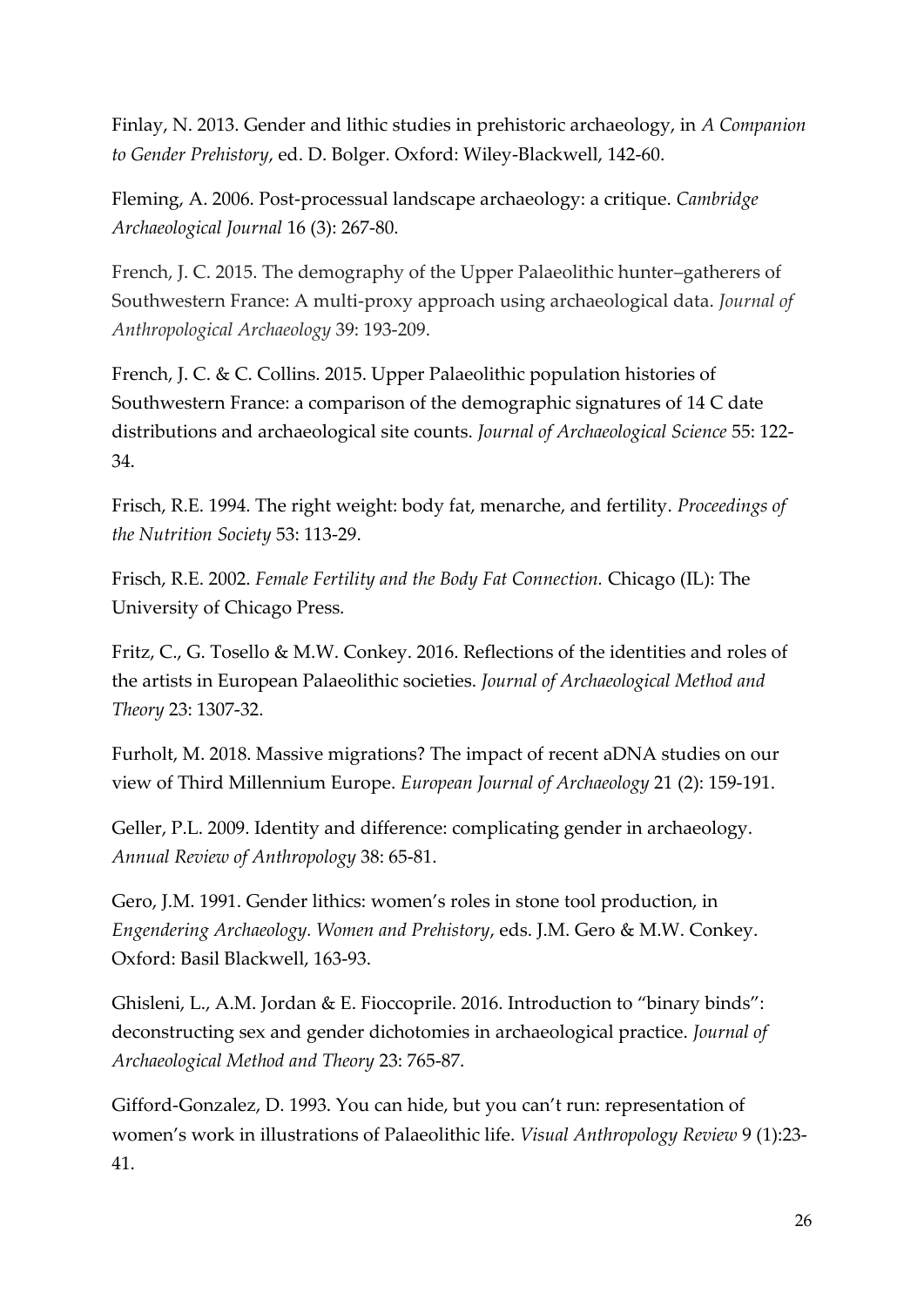Gilchrist, R. 1999. *Gender and Archaeology: Contesting the Past*. New York (NY): Routledge.

Goodman, M.J., P.B. Griffen, A.A. Estioko-Griffen & J.S. Grove. 1985. The compatibility of hunting and mothering among the Agta hunter-gatherers of the Philippines. *Sex Roles* 12 (11): 1199-1209.

Grove, M. 2009. Hunter-gatherer movement patterns : causes and contraints. *Journal of Anthropological Archaeology* 28, 222–33.

Hager, L.D. 1997. Sex and gender in Paleoanthropology, in *Women in Human Evolution*, ed. L.D. Hager. London : Routledge, 1-28.

Hames, R. & P. Draper. 2004. Women's work, child care and helpers-at-the- nest in a hunter-gatherer society. *Human Nature* 15 (4): 319-41.

Hansen, C.W., P.S. Jensen & C.V. Skovsgaard. 2015. Modern gender roles and agricultural history: the Neolithic inheritance. *Journal of Economic Growth* 20: 365-404.

Helle, S. & S. Helama. 2007. Climatic variability and the population dynamics of historical hunter-gatherers: the case of Sami of Northern Finland. *American Journal of Human Biology* 19 (6): 844-53.

Henrich, J. 2004. Demography and cultural evolution: how adaptive cultural processes can produce maladaptive losses—the Tasmanian case. *American Antiquity*, *69*(2): 197-214.

Hill, E. 1998. Gender-informed archaeology: the priority of definition, the use of analogy, and the multivariate approach. *Journal of Archaeological Method and Theory* 5 (1): 99-128.

Hill, K. & A.M. Hurtado. 1996. *Ache Life History. The Ecology and Demography of a Foraging People.* New York (NY): Aldine de Gruyter.

Hinde, A. 2002. Demographic perspectives on human population dynamics, in *Human Population Dynamics. Cross-Disciplinary Perspectives*, eds. H. Macbeth & P. Collinson. Cambridge: Cambridge University Press, 17-40.

Howell, N. 1976. Towards a uniformitarian theory of human paleodemography*. Journal of Human Evolution* 5: 25-40.

Howell, N. 1979. *Demography of the Dobe !Kung*. New York (NY): Academic Press.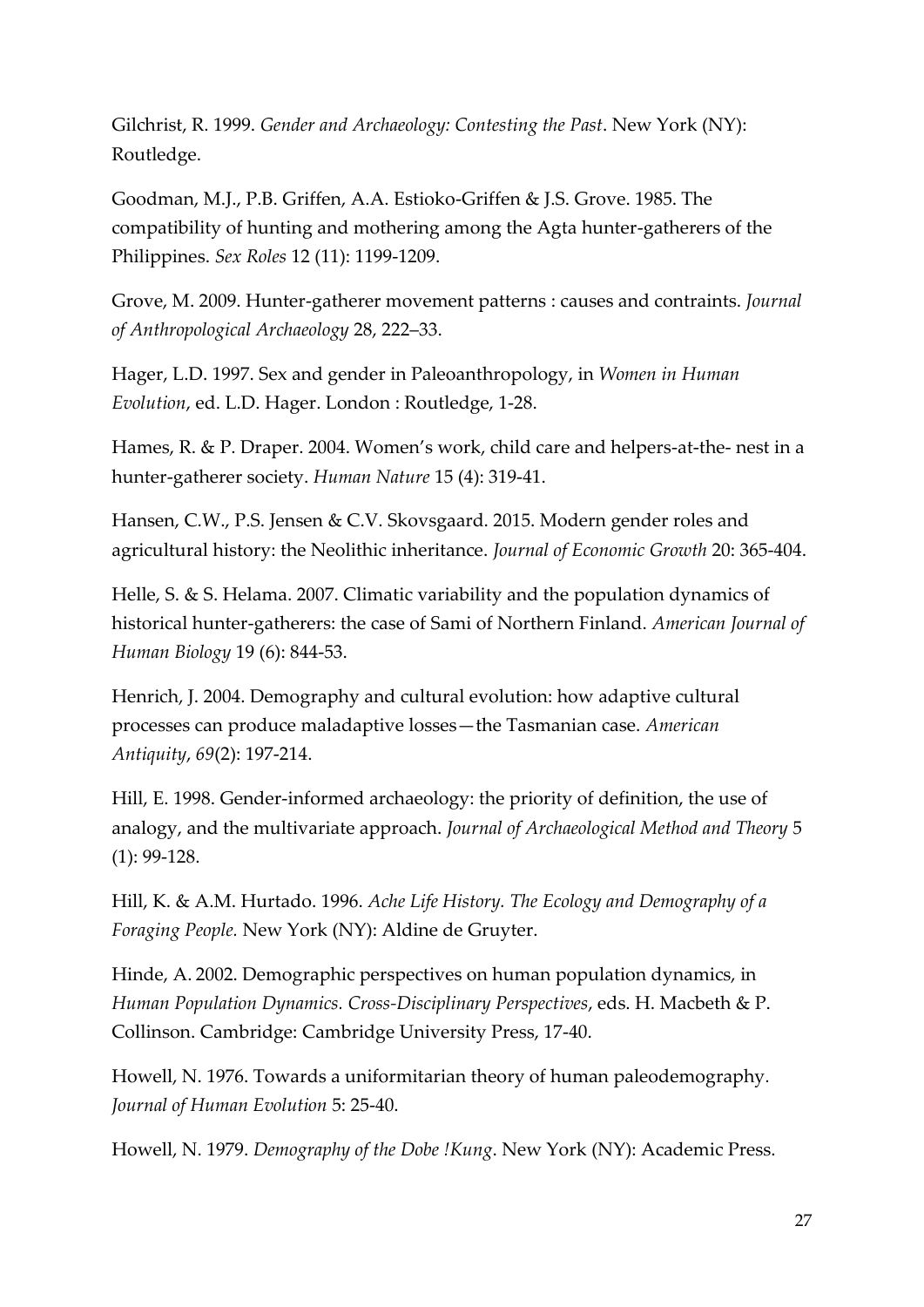Howell, N. 2010. *Life Histories of the Dobe !Kung. Food, Fatness, and Well-being over the Life-Span.* Berkeley (CA): University of California Press.

Hull, K.L. 2011. Thinking small: hunter-gatherer demography and culture change, in *Hunter-Gatherer Archaeology as Historical Process*, eds. K.E. Sassaman & D.H. Holly Jr. Tuscon (AZ): The University of Arizona Press, 34-54.

Jasienka, G. 2003. Energy metabolism and the evolution of reproductive suppression in the human female*. Acta Biotheoretica* 51: 1–18.

Joyce, R.A. 2008. *Ancient Bodies, Ancient Lives. Sex, Gender, and Archaeology.* London: Thames & Hudson.

Keeley, L.H. 2010. The probable sexual division of labor in Magdalenian hide working, in, *The Magdalenian Household. Unravelling Domesticity*, eds. E. Zubrow, F. Audouze, & J.G. Enloe. Albany (NY): State University of New York Press, 227-34.

Kelly, R.L. 2013. *The Lifeways of Hunter-Gatherers.* Cambridge: Cambridge University Press.

Kelly, R.L., T.A. Surovell, B.N. Shuman & G.M. Smith. 2013. A continuous climatic impact on Holocene human population in the Rocky Mountains. *Proceedings of the National Academy of Sciences USA* 110 (2): 443–447.

King, C.L., A.R. Millard, D.R. Gröcke, V.G. Standen, B. T. Arriaza & S.E. Halcrow. 2017. A comparison of using bulk and incremental isotopic analyses to establish weaning practises in the past. *STAR: Science & Technology of Archaeological Research* 3 (1): 126-134.

Kintigh, K.W., J.H. Altschul, M.C. Beaudry, R.D. Drennan, A.P. Kinzig, T.A. Kohler, W.F. Limp, H.D.G. Macschner, W.K. Michener, T.R. Pauketat, P. Peregrine, J.A. Sabloff, T.J. Wilkinson, H.T. Wright & M.A. Zeder. 2014. Grand challenges for archaeology. *American Antiquity* 79 (1): 5-24.

Kramer, K.L. & R.D. Greaves. 2007. Changing patterns of infant mortality and maternal fertility among Pumé foragers and horticulturalists. *American Anthropologist* 109 (4): 713-26.

Kramer, K.L. & G.P. McMillan. 2006. The effect of labor-saving technology on longitudinal fertility changes. *Current Anthropology* 47 (1): 165-172.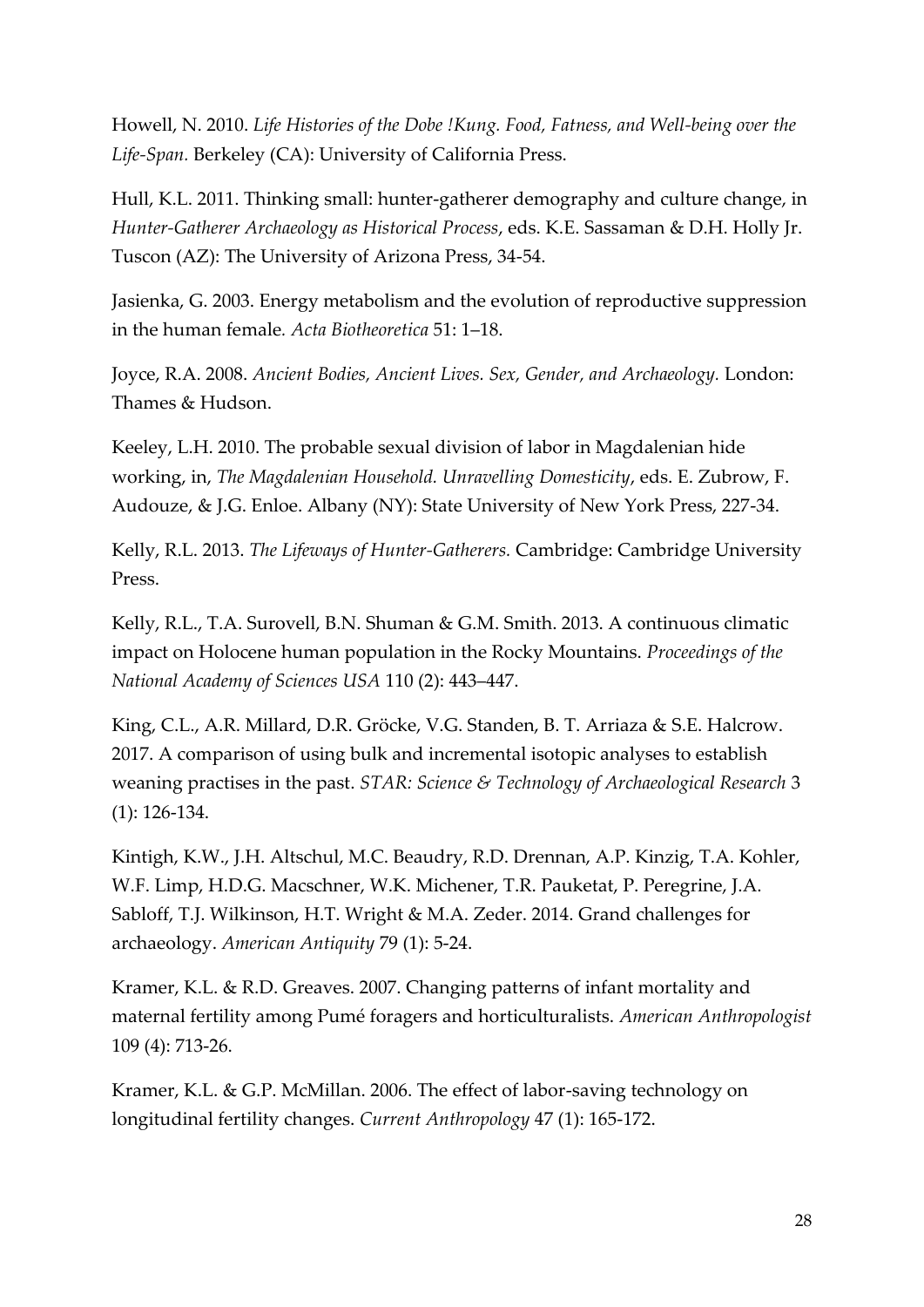Lambert, P.M. 2009. Health versus fitness: competing themes in the origins and spread of agriculture. *Current Anthropology* 50 (5): 603-8.

Langlais, M. 2011. Processes of change in Magdalenian societies in the Pyrenean isthmus (20-16 ky cal BP). *Antiquity* 85: 715-28.

Langlais, M., A. S. Caux, V. Delvigne, L. Gourc, C. Normand, M. Sánchez de la Torre. 2016. Lithic tool kits: a metronome of the evolution of the Magdalenian in Southwest France (19,000- 14,000 cal BP). *Quaternary International* 414: 92-107.

Langley, M.C., J-M. Pétillon & M. Christensen. 2016. Diversity and evolution of osseous hunting equipment during the Magdalenian (21,000- 14,000 cal BP), in *Osseous Projectile Weaponry*, ed. M.C. Langley. Dordrecht: Springer, 143-59.

Mace, R. 2014. When not to have another baby: an evolutionary approach to low fertility. *Demographic Research* 30: 1074-1096.

Marlowe, F. 2001. Male contribution to diet and female reproductive success among foragers. *Current Anthropology* 42: 755-59.

McCoid, C.H & L.D. McDermott. 1996. Towards decolonizing gender. Female vision in the Upper Palaeolithic. *American Anthropologist* 98 (2): 319-26.

McFadden, C. & M.F. Oxenham. 2018. The D0‐14/D ratio: A new paleodemographic index and equation for estimating total fertility rates. *American Journal of Physical Anthropology* 165(3): 471-479.

Meindl, R.S. & K.F. Russell. 1998. Recent advances in method and theory in Paleodemography. *Annual Review of Anthropology* 27: 375-399.

Mussi, M. 2007. Women of the middle latitudes. The earliest peopling of Europe from a female perspective, in *Guts and Brains. An Integrative Approach to the Hominin Record* ed. W. Roebroeks. Leiden: Leiden University Press, 165-83.

Naudinot, N., A. Tomasso, C. Tozzi & M. Peresani. 2014. Changes in mobility patterns as a factor of 14C date density variation in the Late Epigravettian of Northern Italy and Southeastern France. *Journal of Archaeological Science* 52: 578-90.

Owen, L.R. 2005. *Distorting the Past. Gender and the Division of Labour in the European Upper Palaeolithic*. Tübingen: Kerns Verlag.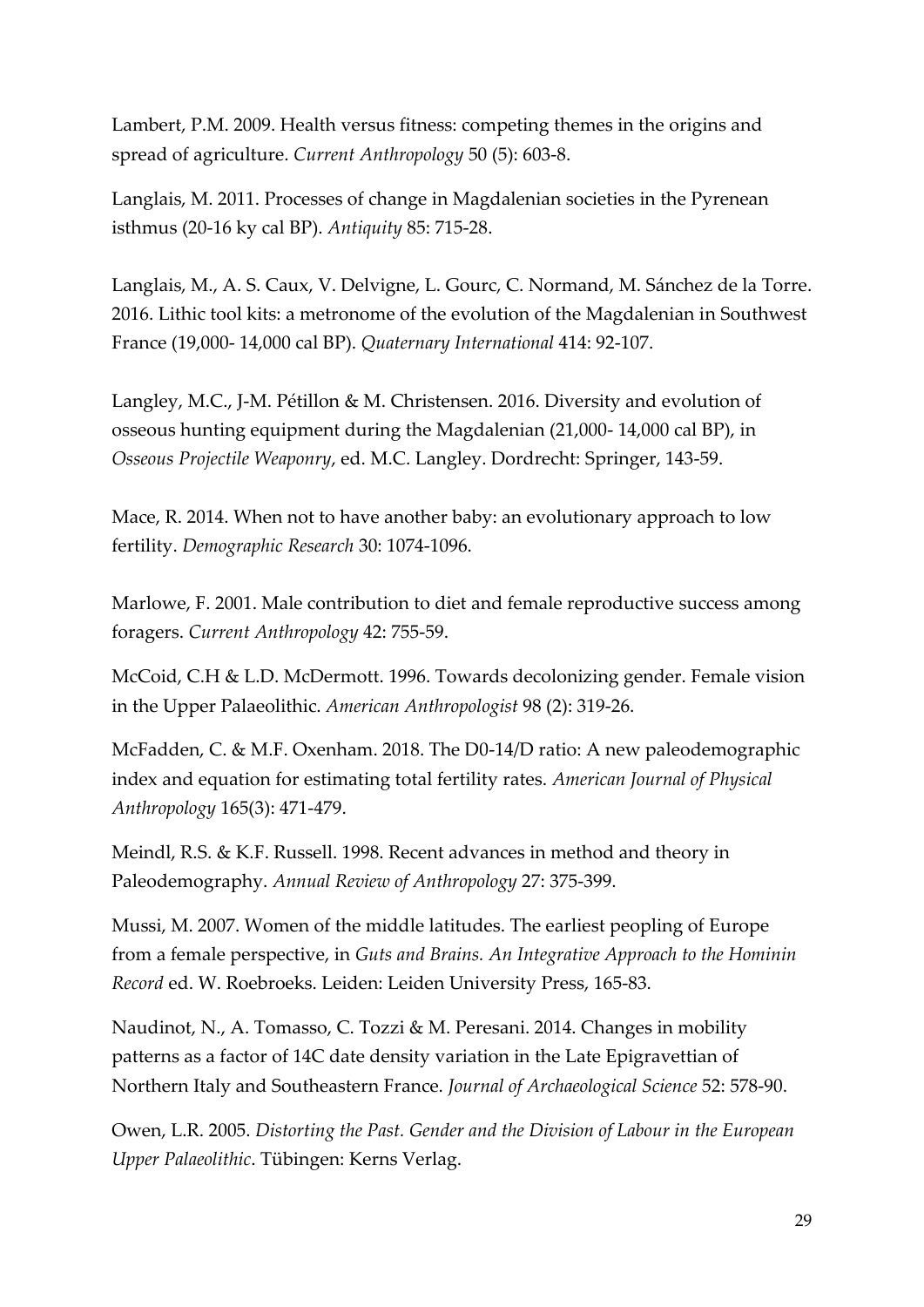Page, A.E., S. Viguier, M. Dyble, D. Smith, N. Chaudhary, G.D. Salali, J. Thompson, L. Vinicius, R. Mace & A.B. Migliano. 2016. Reproductive trade-offs in extant huntergatherers suggest adaptive mechanism for the Neolithic expansion. *Proceedings of the National Academy of Sciences USA* 113(17): 4694-99.

Panter-Brick, C. 1997. Women's work and energetics: a case study from Nepal, in *The Evolving Female: A Life-History Perspective*, eds. M.E. Morbeck, A. Galloway & A.L. Zihlman. Princeton (NJ): Princeton University Press, 233-41.

Pennington, R. 2001. Hunter-Gatherer demography, in *Hunter-Gatherers: An Interdisciplinary Perspective* eds. C. Panter-Brick, R.H. Layton & P. Rowley-Conwy. Cambridge: Cambridge University Press, 170-204.

Peterson, J. 2010. Domesticating gender: Neolithic patterns from the southern Levant. *Journal of Anthropological Archaeology* 29: 249-64.

Pétillon, J-M. 2016. Technological evolution of hunting implements among Pleistocene hunter-gatherers: osseous projectile points in the middle and upper Magdalenian (19-14 ka cal BP). *Quaternary International* 414: 108-34.

Porčič, M. & M. Nikolić. 2016. The approximate Bayesian computation approach to reconstructing population dynamics and size from settlement data: demography of the Mesolithic-Neolithic transition at Lepenski Vir. *Archaeological and Anthropological Sciences* 8 (1): 169-86.

Powell, A., S. Shennan & M.G. Thomas. 2009. Late Pleistocene demography and the appearance of modern human behavior. *Science*, *324*(5932), 1298-1301.

Price, T.D., J.H. Burton & R.A. Bentley. 2002. The characterization of biologically available strontium isotope ratios for the study of prehistoric migration. *Archaeometry* 44 (1): 117-135.

Read, D.W. 2003. Emergent properties in small-scale societies. *Artificial Life* 9: 419-34.

Rick, J.W. 1987. Dates as data: an examination of the Peruvian preceramic radiocarbon record. *American Antiquity* 52 (1): 55-73.

Riley, N.E. 1998. Research on Gender in Demography: Limitations and constraints. *Population Research and Policy Review* 17: 521-38.

Riley, N.E. 1999. Challenging Demography: Contributions from Feminist theory. *Sociological Forum* 14 (3): 369-97.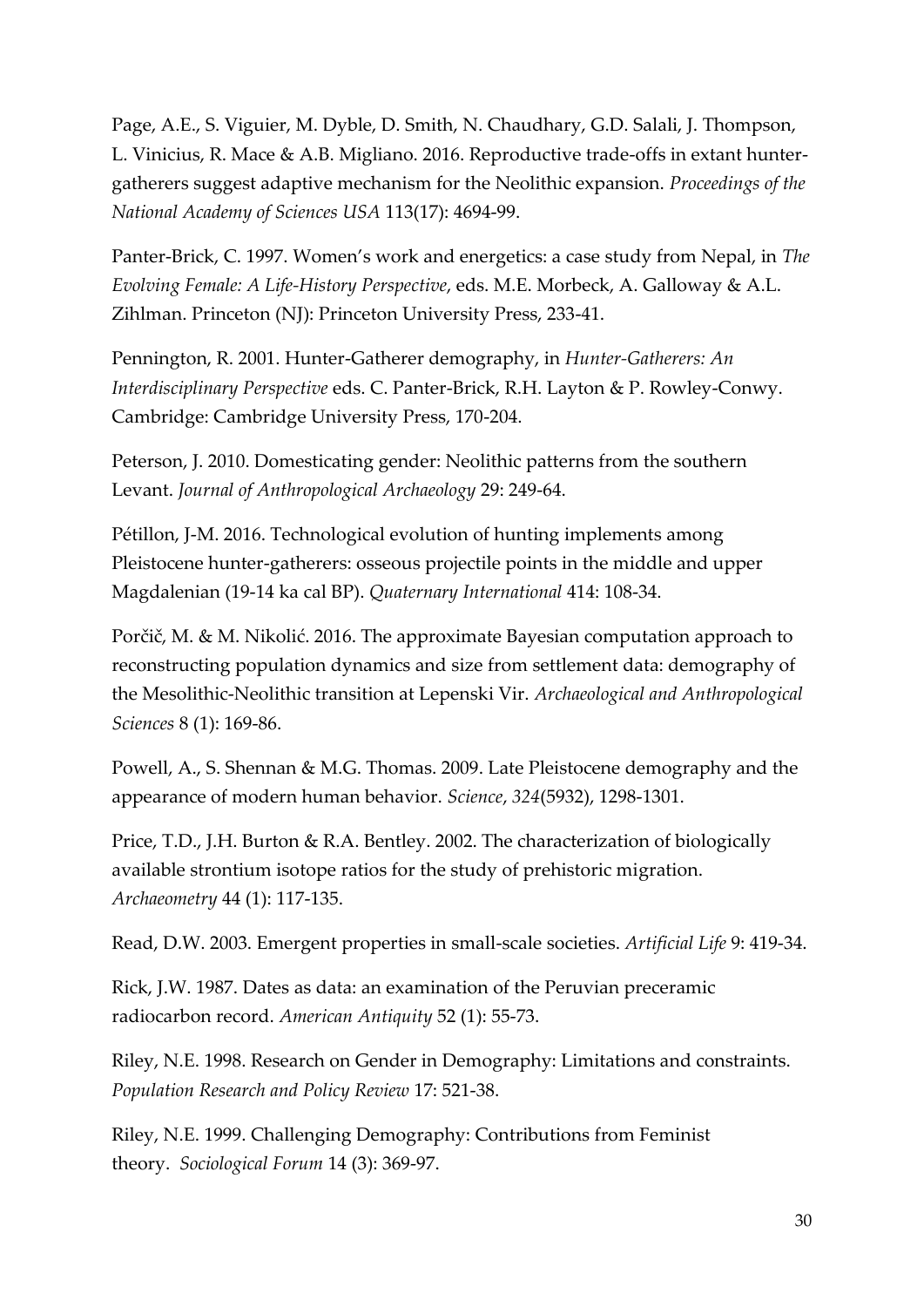Riley, N.E. 2005. Demography of Gender, in *Handbook of Population* ed. D.L Poston & M. Micklin. Dordrecht: Springer, 109-41.

Roth, E.A. 1985. A note on the demographic concomitants of sedentism. *American Anthropologist* 87 (2): 380-2.

Roth, E.A. 2004. *Culture, Biology, and Anthropological Demography*. Cambridge: Cambridge University Press.

Sattenspiel, L. & H. Harpending. 1983. Stable populations and skeletal age. *American Antiquity* 48 (3): 489-498.

Sear, R., D.W. Lawson, H. Kaplan & M.K. Shenk. 2016. Understanding variation in human fertility: what can we learn from evolutionary demography? *Philosophical Transactions of the Royal Society* B 371: 20150144. doi: 10.1098/rstb.2015.0144.

Shennan, S. 2002. *Genes, Memes and Human History. Darwinian Archaeology and Cultural Evolution.* London: Thames & Hudson.

Shennan, S. 2018. *The First Farmers of Europe: An Evolutionary Perspective.* Cambridge: Cambridge University Press.

Shennan, S., S.S. Downey, A. Timpson, K. Edinborough, S. Colledge, T. Kerig, K. Manning & M.G. Thomas. 2013. Regional population collapse followed initial agriculture booms in mid-Holocene Europe. *Nature Communications* 4. doi: 10. 1038/ncomms3486.

Snodgrass, J.J. & W.R. Leonard. 2009. Neanderthal energetics revisited: insights into population dynamics and life history evolution. *PaleoAnthropology* 2009: 220-237.

Snow, D.R. 2006. Sexual dimorphism in Upper Palaeolithic hand stencils. *Antiquity* 80: 390-404.

Spielmann, K.A. 1989. A review: dietary restrictions on hunter-gatherer women and the implications for fertility and infant mortality. *Human Ecology* 17 (3): 321-45.

Stratton, S. 2016. "Seek and you shall find". How the analysis of gendered patterns in archaeology can create false binaries: a case study from Durankulak. *Journal of Archaeological Method and Theory* 23: 854-69.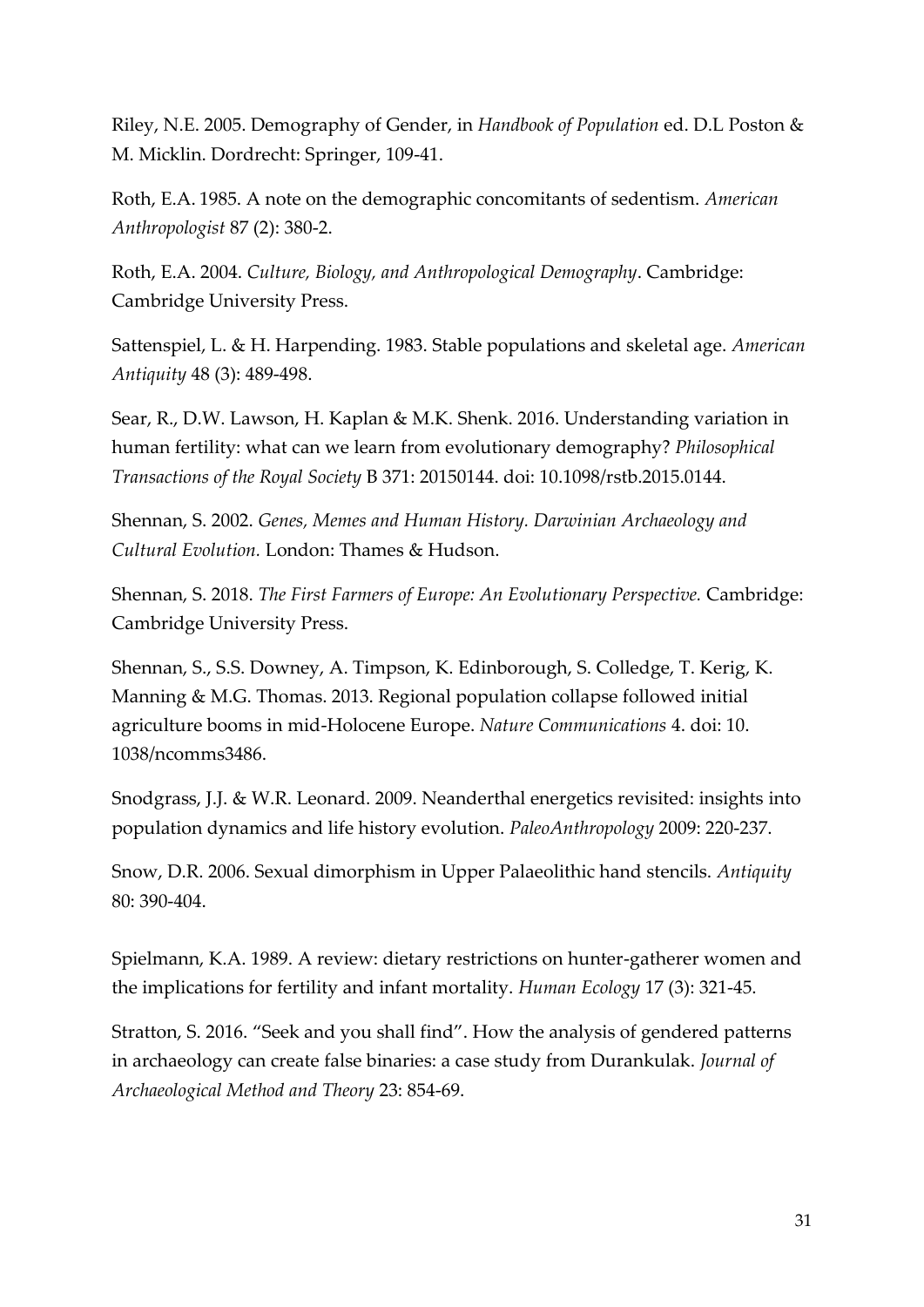Tsutaya, T. & M. Yoneda. 2015. Reconstruction of breastfeeding and weaning practices using stable isotope and trace element analyses: a review. *Yearbook of Physical Anthropology* 156: 2-21.

United Nations Children's Fund and World Health Organisation. 2004. *Low Birthweight. Country, Regional and Global Estimates*. UNICEF, New York, 2004.

Van Gelder, L., & K. Sharpe. 2009. Women and girls as Upper Palaeolithic cave 'artists': deciphering the sexes of finger fluters in Rouffignac Cave. *Oxford Journal of Archaeology* 28 (4): 323-33.

Vanhaeren, M., & F. d'Errico. 2005. Grave goods from the Saint-Germain-la-Rivière burial: evidence for social inequality in the Upper Palaeolithic. *Journal of Anthropological Archaeology* 24: 117-34.

Whitehouse, R.D. 2007. Gender archaeology and the archaeology of women, in *Archaeology and Women. Ancient and Modern Issues*, eds. S. Hamilton, R.D. Whitehouse & K.I. Wright. Walnut Creek (CA): Left Coast Press, 27-40.

Williams, A.N. 2012. The use of summed radiocarbon probability distributions in archaeology: a review of methods. *Journal of Archaeological Science* 39: 578-89.

Wilmsen, E.N. 1982. Studies in diet, nutrition, and fertility among a group of Kalahari bushmen of Botswana. *Social Science Information* 21: 95-125.

Wood, J.W. 1990. Fertility in anthropological populations. *Annual Review of Anthropology* 19: 211-42.

Wylie, A. 1991. Gender theory and the archaeological record: why is there no archaeology of gender? in *Engendering Archaeology. Women and Prehistory* eds. J.M.Gero & M.W. Conkey. Oxford: Blackwell, 31-54.

Zahid, H.J., E. Robinson & R.L. Kelly. 2016. Agriculture, population growth, and statistical analysis of the radiocarbon record. *Proceedings of the National Academy of Sciences* 113 (4): 931-935.

Zihlman, A. 1997. The Palaeolithic glass ceiling, in *Women in Human Evolution*, ed. L.D. Hager. London : Routledge, 91-113.

Zihlman, A. 2013. Engendering human evolution, in *A Companion to Gender Prehistory*, ed. D. Bolger. Chichester: Wiley & Sons, 23-44.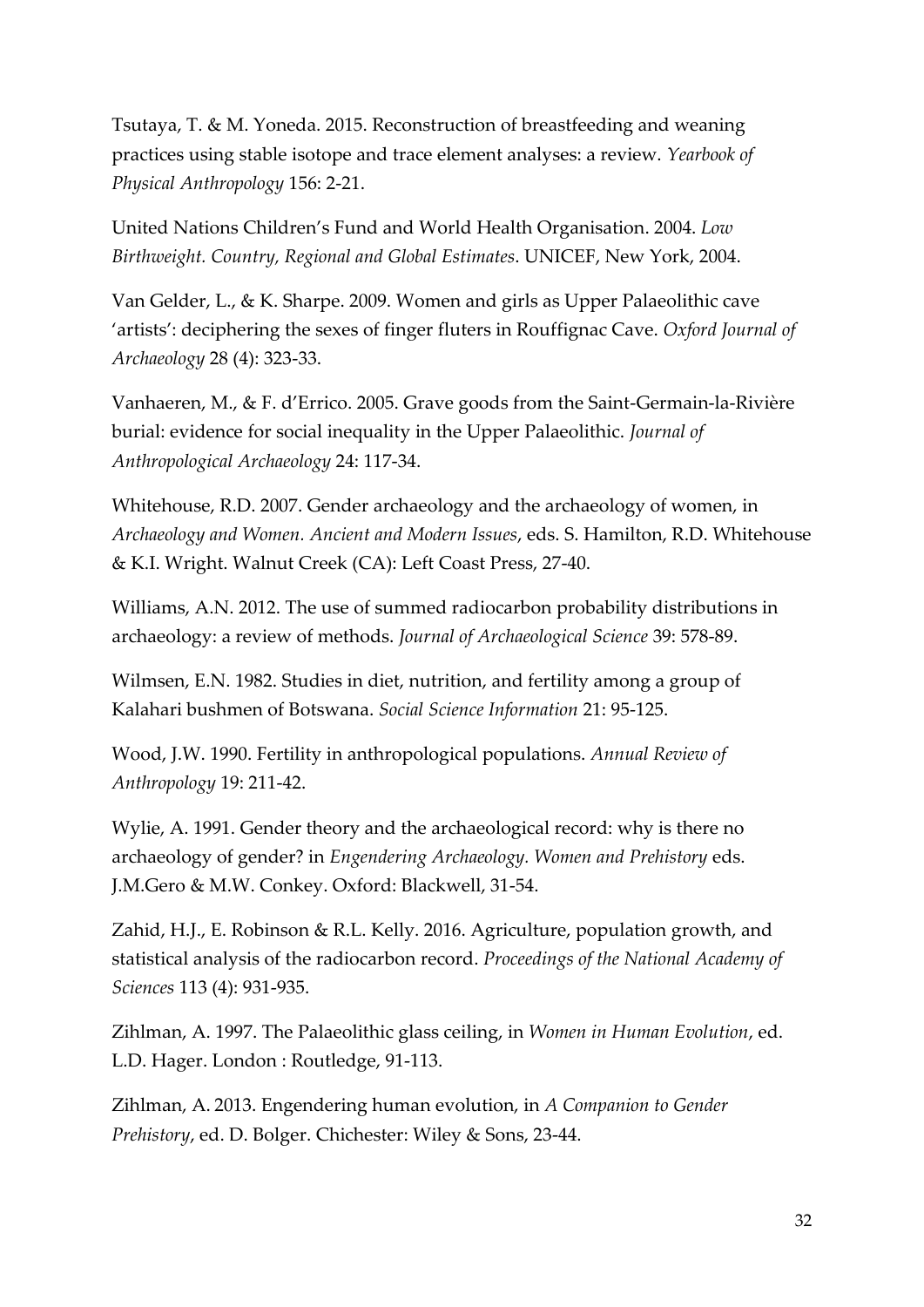## **About the author:**

Jennifer French completed her PhD in Palaeolithic Archaeology at the University of Cambridge and is currently a Leverhulme Trust Early Career Fellow based at the UCL Institute of Archaeology. Her research interests include archaeological demography, hunter-gatherer studies, and the methodological and theoretical challenges of the archaeology of archaic hominins. Her work on Palaeolithic demography has appeared in various journals including *Journal of Archaeological Method and Theory*, *Journal of Anthropological Archaeology*, and *Science.*

**Tables:**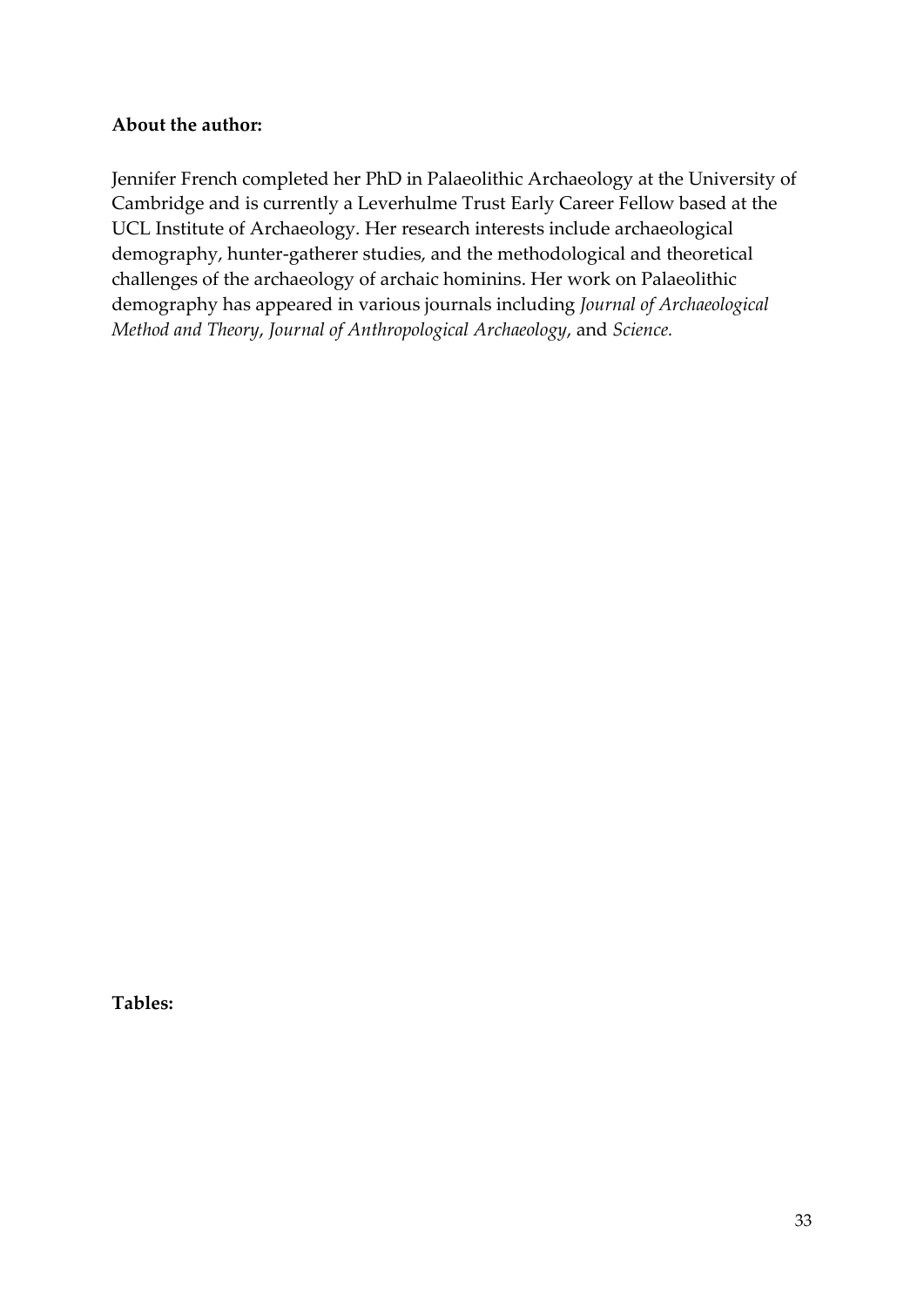| <b>Relevant factors</b> | Physical          | Social environment                      |
|-------------------------|-------------------|-----------------------------------------|
|                         | environment       |                                         |
| - Food                  | -Type,            | -Technology available to procure food   |
| - Nutrition             | availability,     |                                         |
|                         | density and       | -Technology available to process and    |
|                         | distribution of   | store food                              |
|                         | food resources    |                                         |
|                         | (with possible    | -Economic base and cultural notions of  |
|                         | seasonal effects) | what constitutes "food"                 |
|                         |                   |                                         |
|                         |                   | -Social access to food resources;       |
|                         |                   | restrictions on food due to taboos or   |
|                         |                   | preferential access by certain sub-     |
|                         |                   | groups (social status, gender, age)     |
|                         |                   |                                         |
|                         |                   | -Size of group/family that share        |
|                         |                   | resources                               |
| -Mobility               | -Environment      | -Type and degree of mobility            |
| -Workload               | type and terrain  | (sedentary/residentially/logistically   |
| -Physical               |                   | mobile; distances travelled and         |
| activity levels         | -Distribution of  | frequency of movement)                  |
|                         | resources (food,  |                                         |
|                         | water, raw        | -Economic base and associated tasks     |
|                         |                   | (e.g. hunting and gathering vs.         |
|                         |                   | horticulture)                           |
|                         |                   |                                         |
|                         |                   | -Division of labour and tasks (by       |
|                         |                   | gender, age, social status)             |
|                         |                   |                                         |
|                         |                   | -Degree of help available in conducting |
|                         |                   | economic and/or domestic tasks          |
|                         |                   | (technological assistance, helpers)     |
|                         |                   | -Size of group/family that must be      |
|                         |                   | cared/provisioned for via economic      |
|                         |                   | and domestic tasks                      |
|                         |                   | materials)                              |

**Table 1.** Examples of key features of the social and physical environment which influence women's energy availability.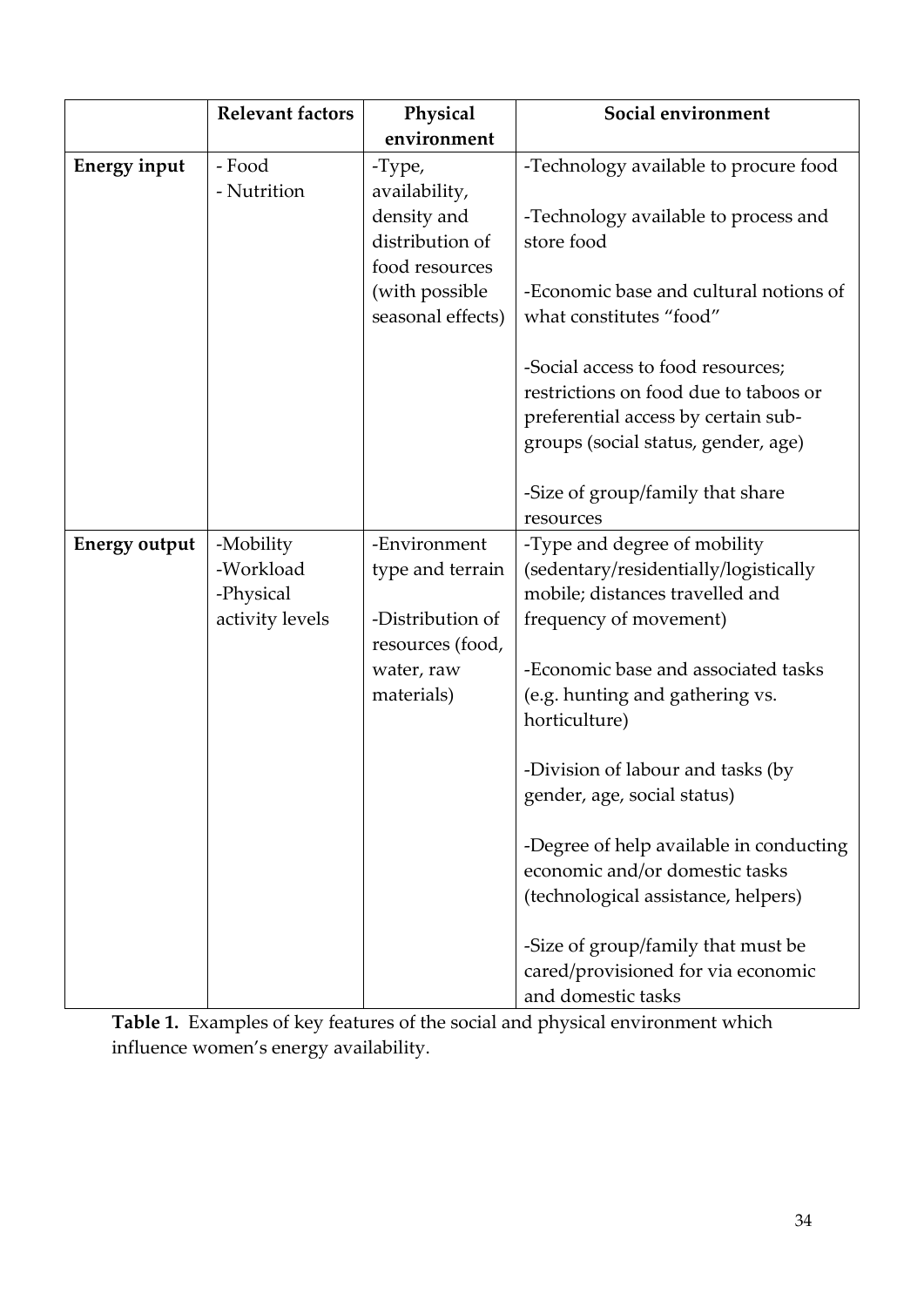**Figure 1.** *Schematic of the simplified physiological relationships between women's energy, fertility, infant mortality and population growth/decline.*